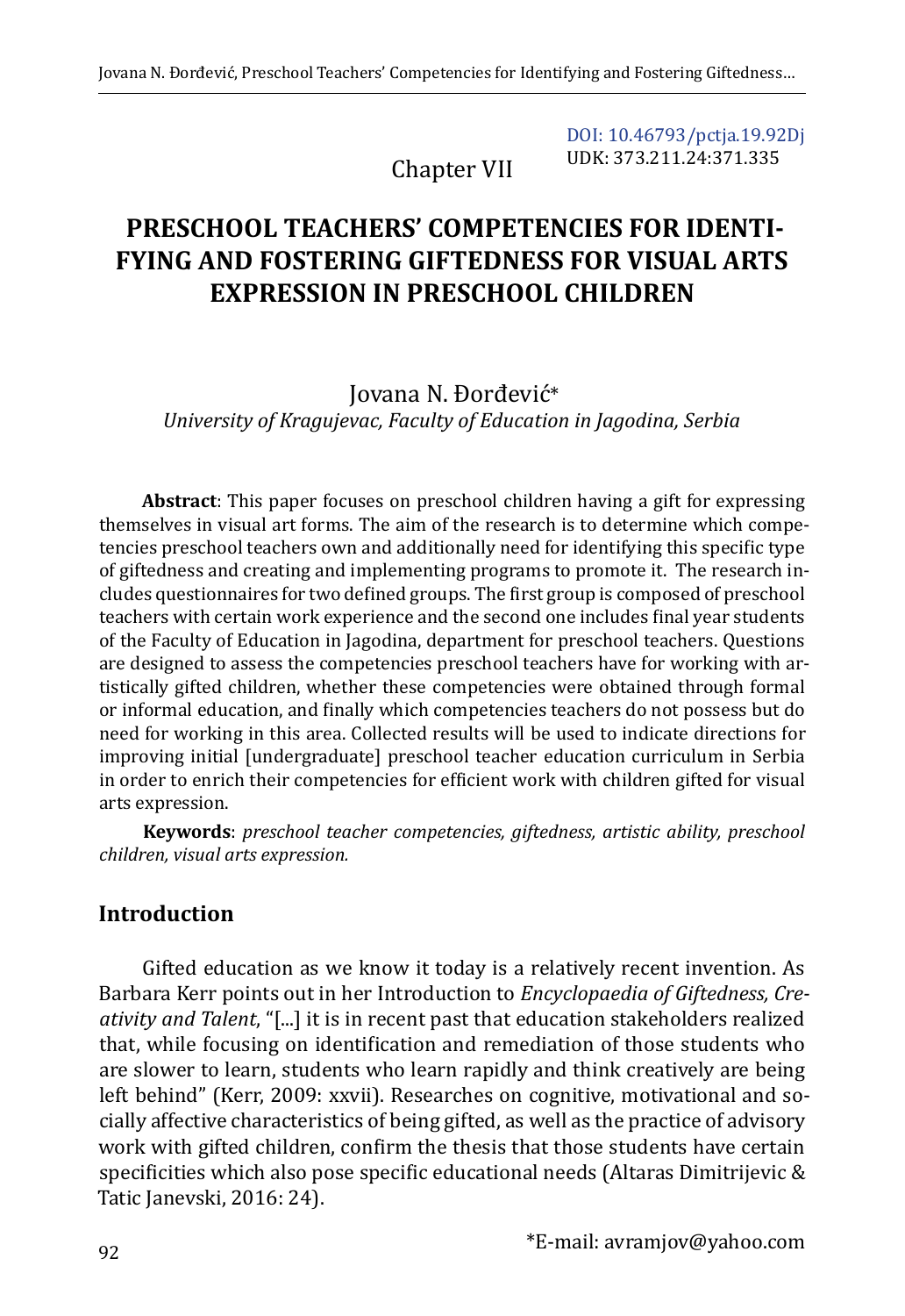When considering "giftedness", authors firstly make sure about their definition of the term, to avoid any possibility of being misinterpreted. The reason for this is the non-existence of a firm general and universally accepted definition of giftedness in all disciplines. In an effort to elaborate the issue, authors of *Exploration of giftedness* give a useful overview of modern concepts, definitions, and theories of intellectual giftedness, and of past and current developments in the field of gifted education (Sternberg et al., 2011). Definitions of giftedness, accepted for further research in this paper, would consider giftedness in a wide and open understanding as expressing natural abilities in a specific area of expression, in a measure significantly above the average for that certain age. What this paper is more specifically interested in, is artistic ability or giftedness for expression in visual arts of preschool children and competencies of their teachers to recognize their giftedness and to help them develop it to the next level, where it could grow into a functional talent. As a child gifted in visual arts expression, this paper will consider a child who shows high intrinsic motivation to engage with art techniques (painting, drawing, sculpting: making, creating and designing new objects), demonstrates highly developed skills (compared to an average for that age), to operate with art tools and to manipulate different materials (paper, cardboard, clay, linoleum), who easily understands and solves artistic assignments and problems, who is continuously interested in exploring new materials and art techniques, and prefers to express themselves using visual art mediums.

Sternberg expresses the opinion that in a highly competitive globalized world, those nations that do not do well with their gifted students put themselves at risk of falling behind (Sternberg et al., 2011:16). This paper is not interested in the competitiveness of a state, or a country, or a nation, achieved through nutrition of their gifted citizens as a valuable resource, but in a child's well-being, ensured through accomplishment of their own unique, creative, productive potentials. As pedagogues, we should nurture and develop our students' giftedness and talents in order to help them achieve their full mental, intellectual, creative, and emotional potentials to live healthy and happy lives. In order to make these goals achievable, pedagogues, teachers and others involved need a set of competencies, enabling them to react appropriately in any given situation.

Assessing the structure of competencies of gifted preschool children, prof. Jevtic explains how the years of early childhood are crucial for establishing a child's learning process and that if all engaged in preschool education waste their time by enabling only a formally defined normative plan of instructed activities, as well as only having a regular approach to working with children, there is a risk of negatively affecting the overall development of a child. She stresses the necessity of a holistic approach to preschool teachers education on the giftedness of preschool children because, as she suggests, preschool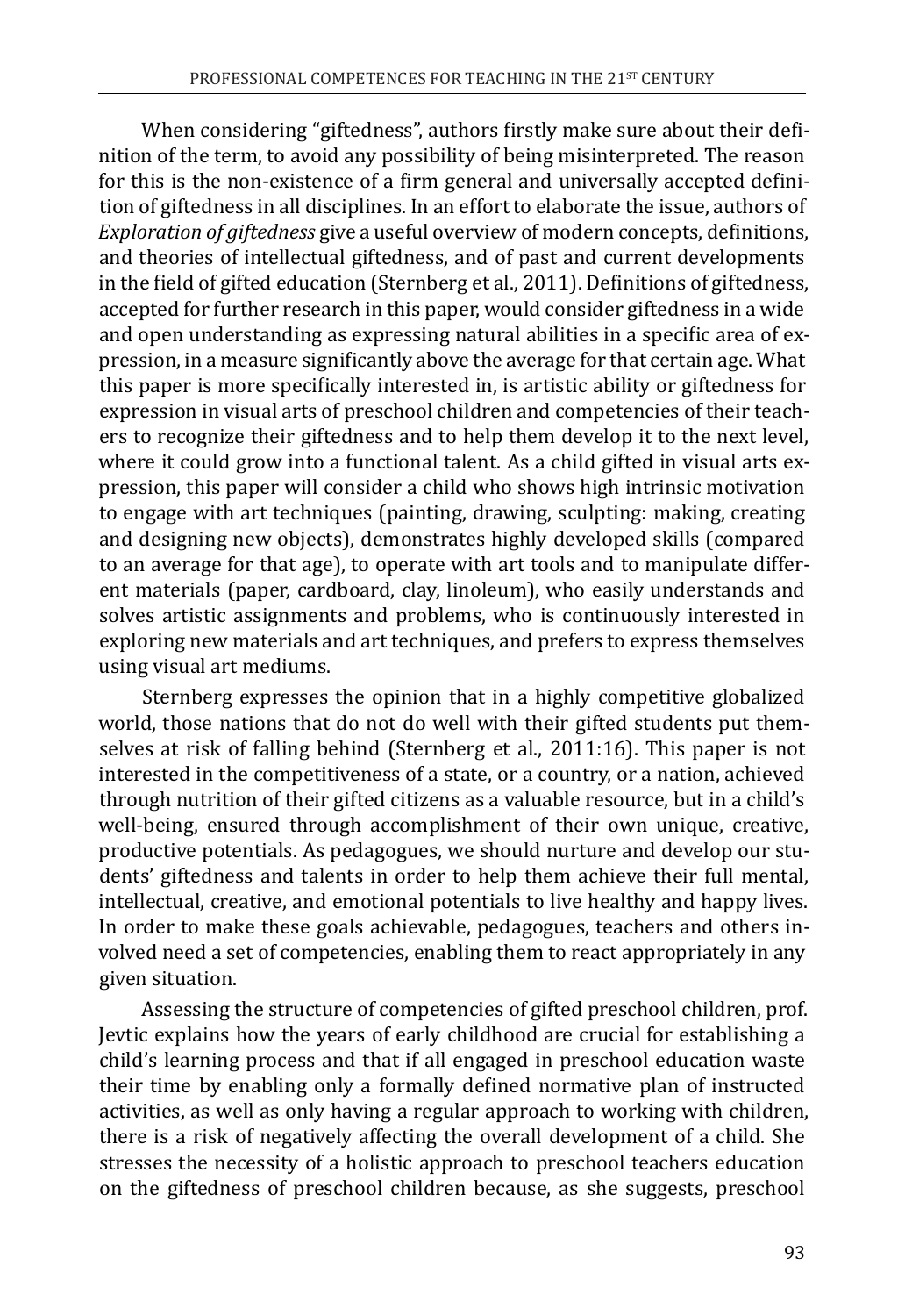teachers must be competent to recognize gifted children, thus previously knowing the characteristics of different types of giftedness, as well as knowing each gifted child individually (Jevtic, 2009: 251).

## **Identification of artistically gifted preschool children**

There are numbers of modern theories considering art education, relevant to notions of giftedness, creativity and talent, providing scaffolding for further research on artistic modes of thought and expression (Kerr, 2009: 49). In Europe, art education has been identified as a key factor in social and economic development, while offering students valuable opportunity to experience and build knowledge and skills of self-expression, imagination, creativity and communication (Road Map for Arts Education, 2006). What art education encompasses is a scope of versatile areas from engagement with art objects and art-making processes, learning in the domain of art and exploring issues that range from making interdisciplinary connections to social issues and the study of visual culture. On the other hand, there is a need and a responsibility for art teachers to care for those who have artistic potential. While educational policies focus on using art education as a resource for developing other skills, interest and investment in artistically gifted students has been neglected.

The term artistic ability is often defined as advanced ability in the visual arts as it relates to conceptions of giftedness, creativity, and talent (Kerr, 2009: 50). This ability will not necessarily develop into adult artistic productivity because, in preschool years of a child, it may only be related to a pleasurable engagement with art making, which can disappear when a child grows up. In order to keep and develop this ability or giftedness, a child needs a support system including educational institutions and family.

Most studies imply that when assessing students' giftedness, teachers work most efficiently while using some list of characteristics or check lists, when they have enough time to observe and meet students and when they do have a certain education (formal or informal) in the field of identification of giftedness. Teachers themselves believe that their evaluation increase accuracy of identification based on testing, because they have direct contact with students, and researchers agree that teachers' opinions are undoubted factors in the process of identifying gifted students (Altaras Dimitrijevic & Tatic Janevski, 2016: 55). This is even more relevant in identifying an artistically gifted child, having in mind that authentic assessment in the arts may only be performed by the teachers themselves, as a continuous effort to improve learning through a better understanding of creation and communication processes in the classroom (Kárpáti & Gaul, 2013: x). As a supplement to some existing tests, such as Torrance Tests of Creativity (TTC) or Clark's Drawing Abilities Test (CDAT),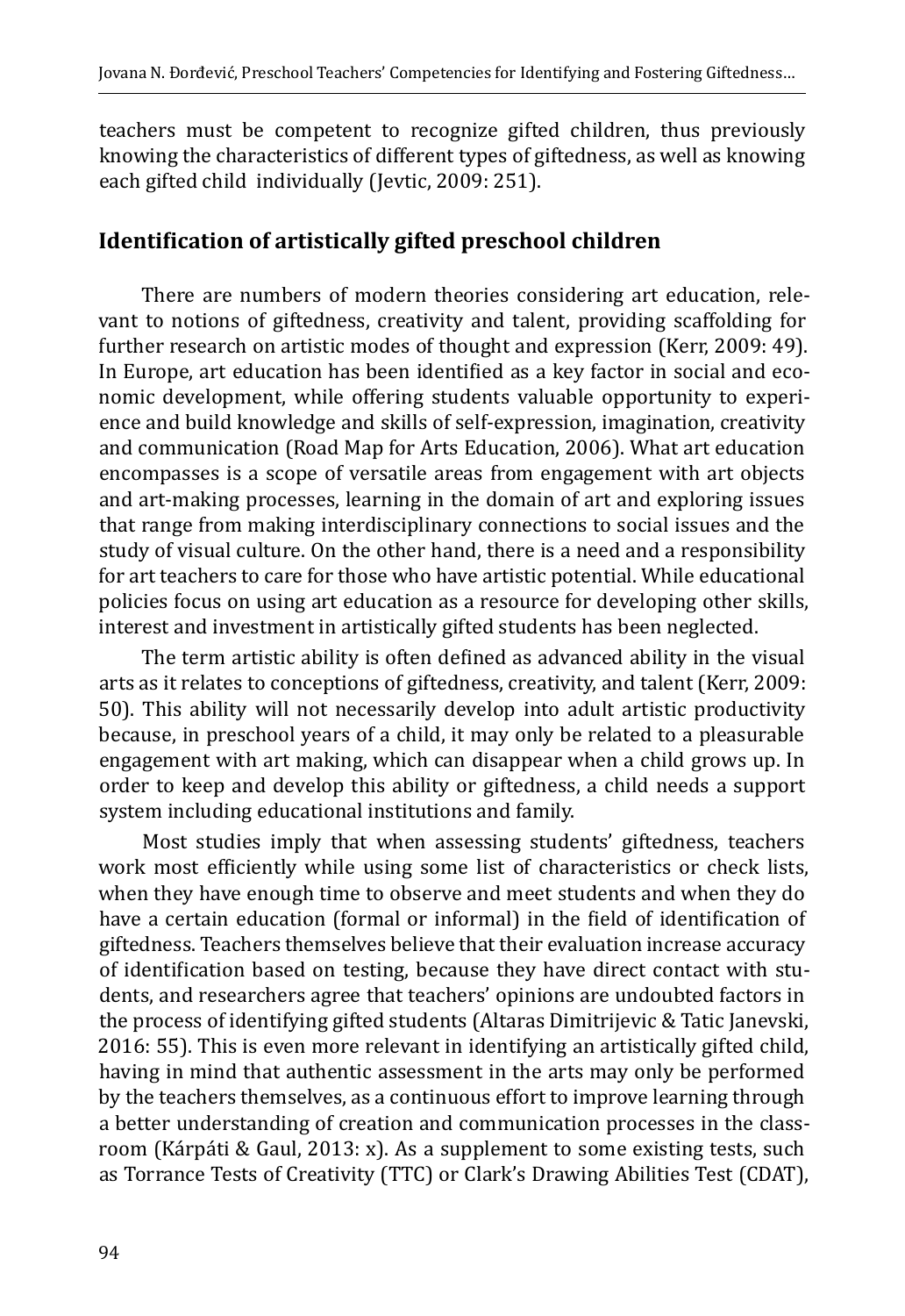which can be used to measure art appreciation, art aptitude and drawing abilities, Stanley S. Madeja points out some advantages of "authentic (non-standardized) evaluation methods" such as observation techniques as a research methodology in evaluation in the arts since "[...] they are characteristic of a more humanistic and less mechanistic approach to describing the phenomena; they are compatible with the diversity of the arts experience (which tends to be non-linear). Because observation reports are more descriptive of a non-linear process or event they are based on primary data – student work – rather than on secondary data – student performance on a test. Thus, they provide concrete examples of the actual experience while taking a neutral stance as to the worth or value of the experience" (Madeja 2013: 20). Madeja also warns on this method's disadvantages since being non-standardized, they are subject to personal interpretation, which implies that observers have to be trained. On the other hand, identifying the artistically gifted still comes mostly to the knowledge of the domain, personal judgment and intuition than to a scientific approach. With no precise and scientifically defined instruments to measure artistic ability, it comes down to a teacher's competence to notice, recognize, test and identify artistically gifted child. In the article "Identifying Artistically Talented Students in Four Rural Communities in the United States", authors Gilbert Clark and Enid Zimmerman described their observation that each community (a region or even a school) needs specifically designed identification measures, developed by teachers and community members in addition to those standard ones in order to efficiently identify artistic giftedness. Authors also listed a number of their recommendations as guidance to the teacher's work in this direction (Clark & Zimmerman, 2001: 104-114).

Having this in mind, we have come to the point where we need to put in question professional competencies of teachers to carry out such a responsibility. More precisely, this research starts with questioning the level and quality of knowledge, skills and abilities of preschool teachers, gained through their formal initial [undergraduate] education to operate in the domain of artistic giftedness in preschool children.

As one step forward to exploring the question of whether preschool teachers have, competencies for identifying and fostering artistically gifted children, and if they do, on what level, this research focused on a narrow sample of respondents in order to make a solid starting position for further exploration of the issue.

## **Methodology of the research**

As previously elaborated, this research emerged from the question: Are preschool teachers competent to recognize, identify, and successfully work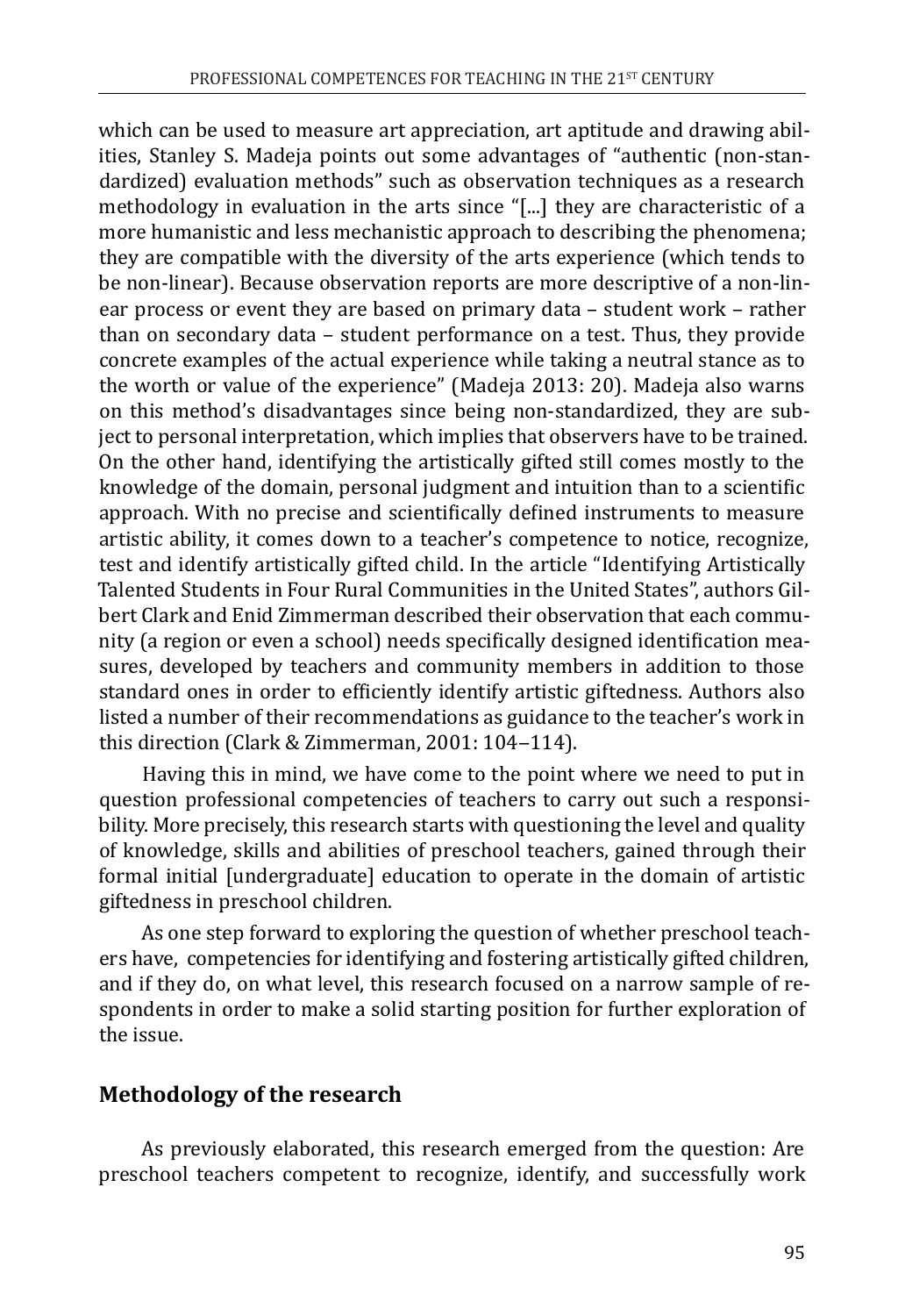with children gifted in visual arts expression? An additional question is: If they do have necessary competencies for working with artistically gifted children, how were those acquired and how well developed are they?

The hypothesis of this research is that in order for every preschool teacher to have these competencies, a responsibility for it is in initial [undergraduate] preschool teacher education. More precisely, it is a presumption that curricula of initial [undergraduate] preschool teacher education programs need to be created aiming at developing competencies for working with artistically gifted children.

The goal of the research was to determine if preschool teachers have competencies for recognizing and fostering giftedness for visual art expression in preschool children. An additional goal was to ascertain if existing competencies were acquired through formal education. These goals were aimed at understanding if present and past programs incorporated topic of artistic giftedness effectively enough to promote teachers competent to work with artistically gifted children.

The research conducted was empirical, and the method of research was descriptive. It was conducted by applying the technique of survey. Instruments used within this technique were questionnaires. The first type of questionnaires was aimed at experienced preschool teachers. Questions were designed to comprehend how teachers evaluate their competencies for working with artistically gifted children and how they assess their initial [undergraduate] education role in acquiring these competencies. The focus group for this part of the research were teachers working with children aged from 4 to 6 years old in preschool institution "Pionir" in Jagodina.

The second type of questionnaire targeted final year students on Preschool Teacher Education of Faculty of Education in Jagodina. The goal was to examine the quality of knowledge these students obtained regarding artistically gifted children during their studies. Students who took part in the research are going to be preschool teachers soon, they are yet to get experience in the work, so the question is: What competencies do they bring into their jobs, right after graduating from initial [undergraduate] preschool education? The questionnaire was also designed to test students' self-confidence regarding the researched issue.

In order to give a solid framework for assessing and representing results of the empirical research, a summary of initial preschool teacher education programs in Serbia was given, with a more detailed review of the initial [undergraduate] preschool teacher education program curriculum of the Faculty of Education in Jagodina.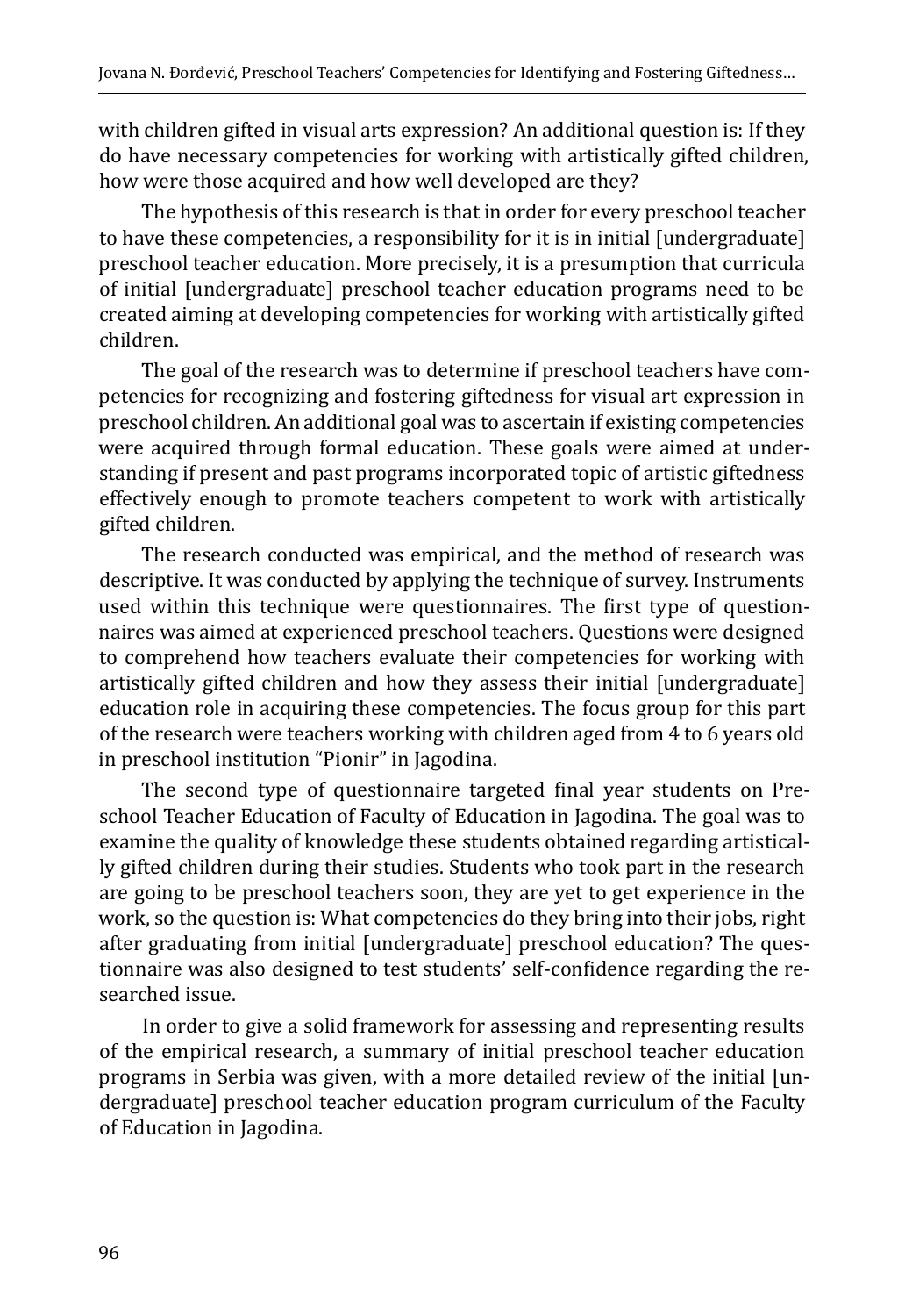#### **The research**

#### *Formal initial [college/undergraduate]education for preschool teachers in Serbia*

Educational policy in Serbia has been facing many changes and redefinitions on all levels (preschool, elementary school, high level education) since 2000. Goals, visions and focus topics often depend on a leading political structure. Faculties of Education get affected by both laws and regulations at high level and primary level education, having to adapt their programs accordingly. How this will be implemented, depends on each faculty individually to improve, redefine and reform their curricula. There are nearly twenty public higher education institutions in Serbia, including 7 Faculties of Pedagogy or Education and 11 High vocational schools, implementing initial education for preschool teachers. Even though basics of all these programs are the same, there are inevitable differences, not only depending on the unique curricula and syllabuses but there are also differences as a result of human factors included in every single course.

The basics of initial preschool teacher education curricula make courses from the areas of pedagogy, psychology, sociology, methodical-didactic subjects (mathematics, elementary science, maternal language, arts and sports), while other mandatory and elective subjects differ from school to school.

In order to determine how all these curricula treat giftedness in visual arts expression, large scale research would be needed. Research conducted on "Preschool teachers' competencies for working with gifted children" in 2017 suggested that preschool teachers are of the opinion that their best developed competencies are for recognizing spatially-pictorial and musical giftedness, while competencies for developing pedagogical profile, individualization of work with gifted, and developing individually educational plan are insufficiently developed. As most desirable methods of improving these competencies, questioned teachers listed additional education and cooperation with professionals from the relevant fields, pedagogues and psychologists, as well as systematic cooperation of preschool institutions with schools for initial preschool teacher education (Nikolic et al., 2017).

#### *Questionnaire for preschool teachers*

"Teachers of gifted students must possess competencies not required of general educators. They have the same foundational competencies as other educators (e.g., classroom management skills, organization, lesson plan development), but must add other competencies to their repertoire when teaching gifted students. These competencies include the knowledge, skills, and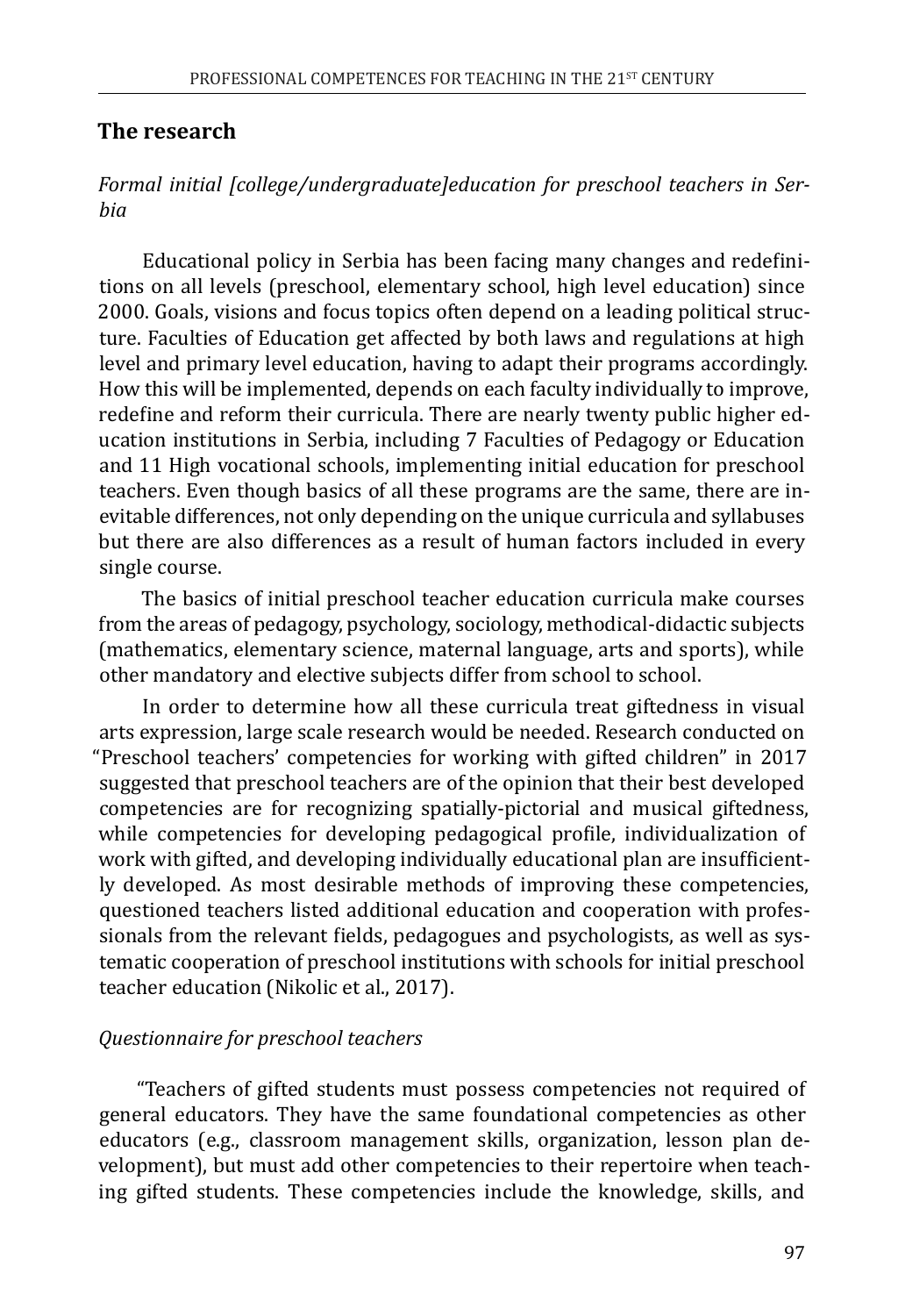dispositions that provide appropriately paced education with sufficient depth and complexity for gifted students to make reasonable yearly progress in their academic development" (Kerr, 2009: 164). Having in mind this quote, empirical research on preschool teachers' professional competencies for working with artistically gifted children started with one preschool institution as a research sample.

There are 37 preschool teachers employed in Kindergarten "Pionir" in Jagodina, 31 of whom are responsible for children aged from 4 to 6, which is the age relevant for this research. All 31 teachers took part in it. In order to assess their competencies for working with artistically gifted children, these preschool teachers were asked to complete a questionnaire, composed of four groups of questions.

The first group of questions was directed at assessing information on employment status, level of education, and school of their initial preschool teacher education in order to get the background for assessing collected answers.

| <b>Ouestion</b>                                           |   | over 30<br>years |    | between 10<br>and 20 years | less than 10<br>years |               |  |
|-----------------------------------------------------------|---|------------------|----|----------------------------|-----------------------|---------------|--|
|                                                           | F | $\frac{0}{0}$    |    | $\frac{0}{0}$              | F                     | $\frac{0}{0}$ |  |
| How long have you been working<br>as a preschool teacher? |   | 12.9             | 14 | 45.1                       |                       | 41.9          |  |

*Table 1: Work experience* 

Dividing years of employment in three groups, the question showed that 4 teachers had work experience of over 30 years, 13 of them had worked for 10 years or less, and 14 teachers had been employed between 10 and 20 years. This gave us a picture of a collective with experienced preschool teachers who for years had learned in practice how to understand a child's nature and to foster them. This information also shows that the majority of teachers gained their preschool teacher diploma over 15 years previously, when initial preschool teacher education curricula differed from those present today.

Initial preschool teacher education in Serbia is conducted through three or four year-programs, depending on the type of higher education school – High vocational schools offer three-year programs, while Faculties offer four-year programs. There are also master and additional programs for upgrading the three-year level studies. Six of the questioned preschool teachers had a master's degree, while the rest of them had gained a diploma of initial preschool teacher education (there was no division of those with three-year education from four-year because many of questioned teachers had enrolled in one-year upgrading studies).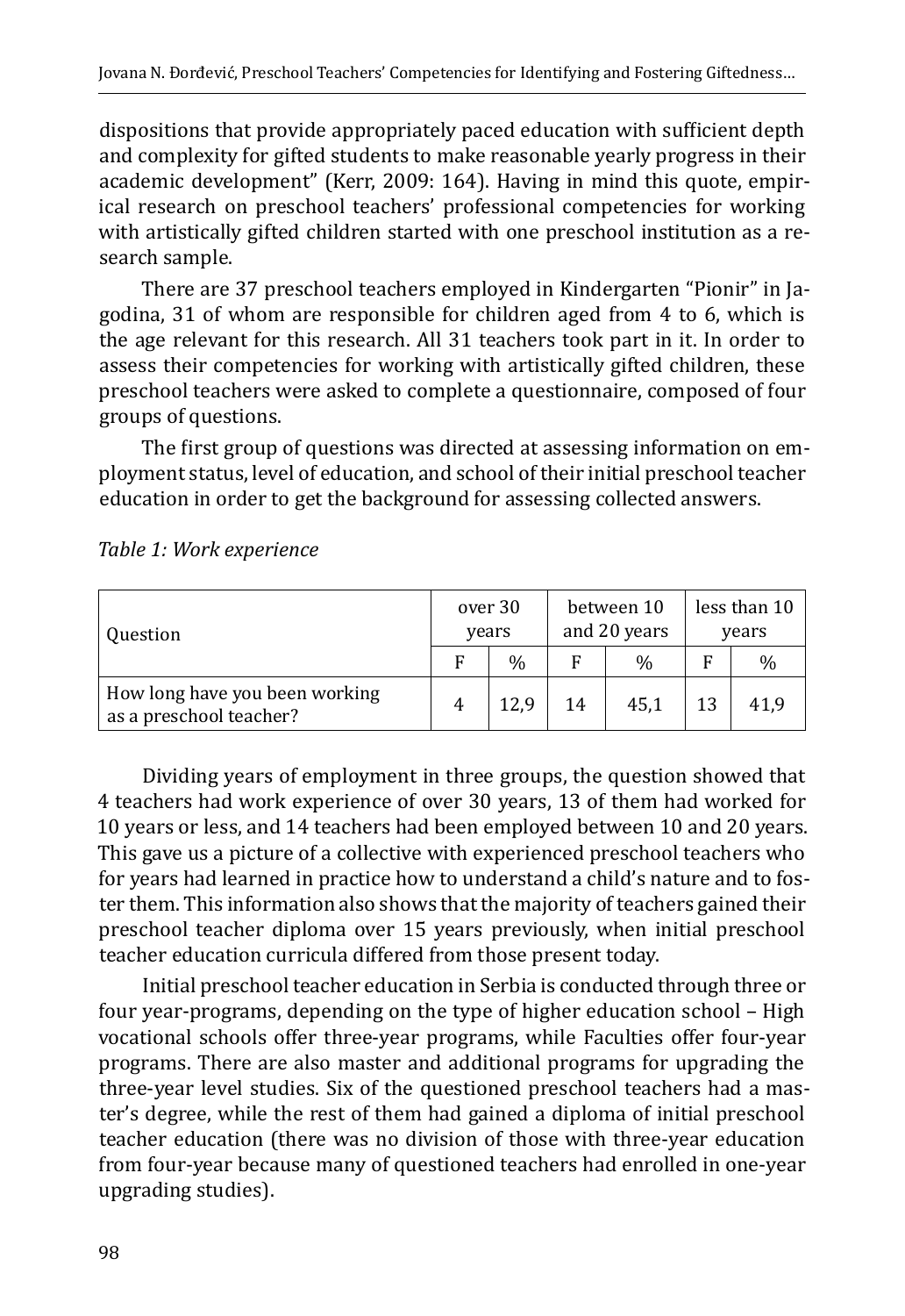The next group of questions asked for "Self-assessment of competencies for working with artistically gifted children".

|                                                                       | excellent<br>Statement |               |    | good  |   | satisfactory |   | informative   | non-existing |      |  |
|-----------------------------------------------------------------------|------------------------|---------------|----|-------|---|--------------|---|---------------|--------------|------|--|
|                                                                       | F                      | $\frac{0}{0}$ | F  | $\%$  | F | $\%$         | F | $\frac{0}{0}$ | E            | $\%$ |  |
| I consider my<br>competencies<br>for working with<br>gifted children: |                        | 6,45          | 18 | 58,06 | 6 | 19,35        |   | 3,23          |              |      |  |

*Table 2: Self-assessment of competencies' quality*

Preschool teachers had to answer five questions within this section. The first one asked for their assessment of competencies for working with gifted children in general. They needed to rate these competencies on a scale from excellent to non-existing. The majority of 18 (58,06%) teachers considered their competencies good, 2 of them would say they were excellent, 6 teachers believed their competencies satisfied basic necessities for working with gifted children. While none of the respondents circled the last answer on the scale, 4 of them did not give any answer to this question. It was not determined if they could not or did not want to approach self-evaluation in this form.

The rest of the questions were directed toward teachers' understanding of artistic giftedness and respondents were asked to circle one of the given answers, which were supposed to confirm, negate or partially confirm the given statement.

| <b>Statement</b>                                                                                                              |                | true  |          | partially true | not true |       |  |
|-------------------------------------------------------------------------------------------------------------------------------|----------------|-------|----------|----------------|----------|-------|--|
|                                                                                                                               |                | $\%$  | F        | $\%$           | F        | $\%$  |  |
| I can easily identify a child gifted for visual<br>arts expression.                                                           | 31             | 100   | $\theta$ |                | 0        |       |  |
| I possess competencies for identifying and<br>nurturing giftedness in visual arts expres-<br>sion.                            | 13             | 41.94 | 18       | 58.06          | $\theta$ |       |  |
| I am acquainted with tests for assessment of<br>visual-spatial abilities in preschool children.                               | $\overline{2}$ | 6.45  | 17       | 54.84          | 12       | 38,71 |  |
| I am acquainted with methods for nurturing<br>and developing giftedness in visual arts ex-<br>pression in preschool children. | 10             | 32.26 | 20       | 64,52          | 1        | 3.23  |  |

*Table 3: Self-assessment of competencies for working with artistically gifted children*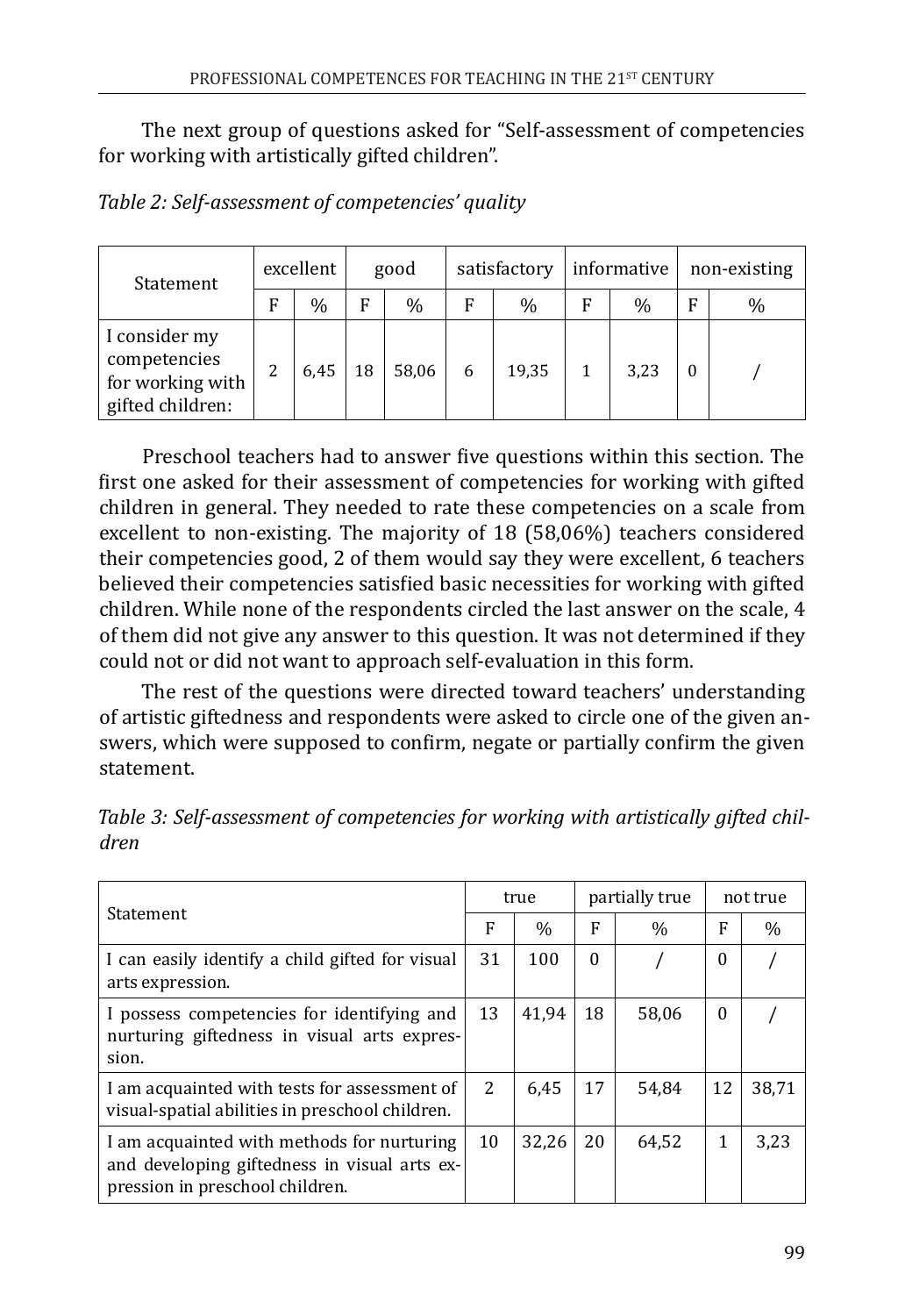This part of the research showed that respondents were highly confident about their competencies for identifying a child gifted for visual expression, but only 41,94% were confident about competencies for nurturing this giftedness, while the others had doubts about it. Even though all respondents confirmed possessing competencies for identifying artistic giftedness, only 2 of them were familiar with tests used for that purposes, while 38,71% were not familiar with these tests at all. Question number 4 slightly modified and more precisely defined question number 2 from the Table 3, leading to the conclusion that when giftedness for visual arts expression is identified by themselves or some other party, preschool teachers consider themselves knowledgeable and skilled to implement appropriate methods in order to foster this giftedness (32,26% completely and 64,52% partially acquainted with applicable methods). So, even without conducting tests, these teachers can employ their knowledge and experience to, at least, nominate artistically gifted children.

The following group of questions was created to comprehend preschool teachers' opinions on the contribution of their formal education to the development of competencies for working with children gifted in visual expression. Respondents had to answer by confirming or negating seven given statements. Questions and answers from this section are shown in Table 4.

To the question if competencies for working with gifted children were gained exclusively through formal studies, 41.94% answered affirmatively, 22.58% negatively and 35.48% of respondents would say it was a partially correct statement. After aiming at giftedness in general, respondents evaluated their initial program syllabuses slightly better when considering competencies regarding dealing with artistic giftedness: 45.16% respondents would say they gained these competencies through formal education, 41.94% would say this a partially true statement, while 12.90% would say that they did not obtain these competencies through their initial education.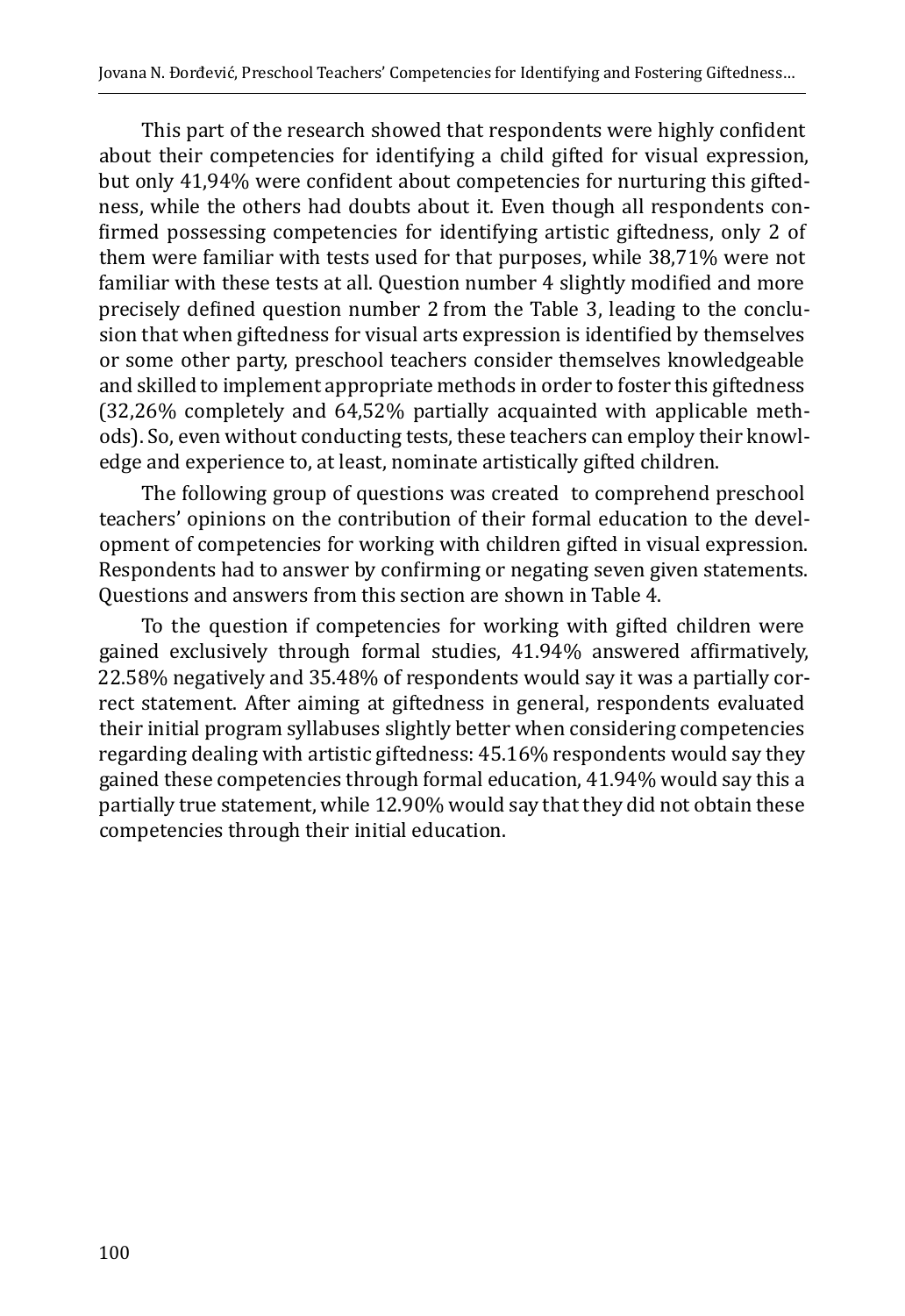| Statement                                                                                                                                                                                |    | true          |    | partially true | not true |       |
|------------------------------------------------------------------------------------------------------------------------------------------------------------------------------------------|----|---------------|----|----------------|----------|-------|
|                                                                                                                                                                                          |    | $\frac{0}{0}$ | F  | $\frac{0}{0}$  | F        | $\%$  |
| Competencies that I possess for working with<br>gifted children have been obtained exclusive-<br>ly through my initial studies program.                                                  | 13 | 41,94         | 11 | 35,48          | 7        | 22,58 |
| Initial studies enabled me with basic knowl-<br>edge and competencies for identifying and<br>working with children gifted for visual arts<br>expression.                                 | 14 | 45,16         | 13 | 41,94          | 4        | 12,90 |
| My Bachelor studies' curriculum included vi-<br>sual arts expression giftedness as a study area.                                                                                         | 10 | 32,26         | 17 | 54.84          | 4        | 12,90 |
| Subject Methods of teaching art in preschool<br>equipped me with sufficient knowledge of<br>giftedness in visual expression and compe-<br>tencies for working with such gifted children. | 7  | 22.58         | 21 | 67,74          | 3        | 9,68  |
| Art subjects' syllabuses enabled development<br>of my competencies for working with chil-<br>dren gifted for visual arts expression.                                                     | 3  | 9.68          | 19 | 61,29          | 9        | 29,03 |
| Practical artistic work within art subjects pro-<br>vided techniques and methods for nurturing<br>and developing giftedness in visual arts ex-<br>pression of preschool children.        | 15 | 48.39         | 11 | 35,48          | 4        | 12,90 |

*Table 4: Initial studies' contribution to the development of preschool teachers' competencies for working with children gifted in visual arts expression*

With the next question, the aim was to find out if any of the respondents could say their initial education curriculum included visual expression giftedness as a study area. Results showed it was true for 32.26%, not true for 12.90% while it was partially true for 54.84%. Due to discrepancies among the answers of teachers even graduated from the same school without a significant time gap, the only intelligible conclusion is that no curricula introduced giftedness in visual arts expression as a particular or distinct subject, or at least part of the subject syllabus, therefore preschool teachers had only a subjective understanding according to their own involvement in studying. This result is interpreted as understanding that artistic giftedness was studied through most of the preschool teacher initial education programs, but not directly and usually not separately from other types of giftedness.

Having in mind that giftedness as a phenomenon is being studied mostly within pedagogy and psychology, but on the other hand being interested in giftedness for visual arts expression, the next question asked which study areas introduced preschool teachers to artistic giftedness and competencies for fostering it. Responses to this question are shown separately in Table 5.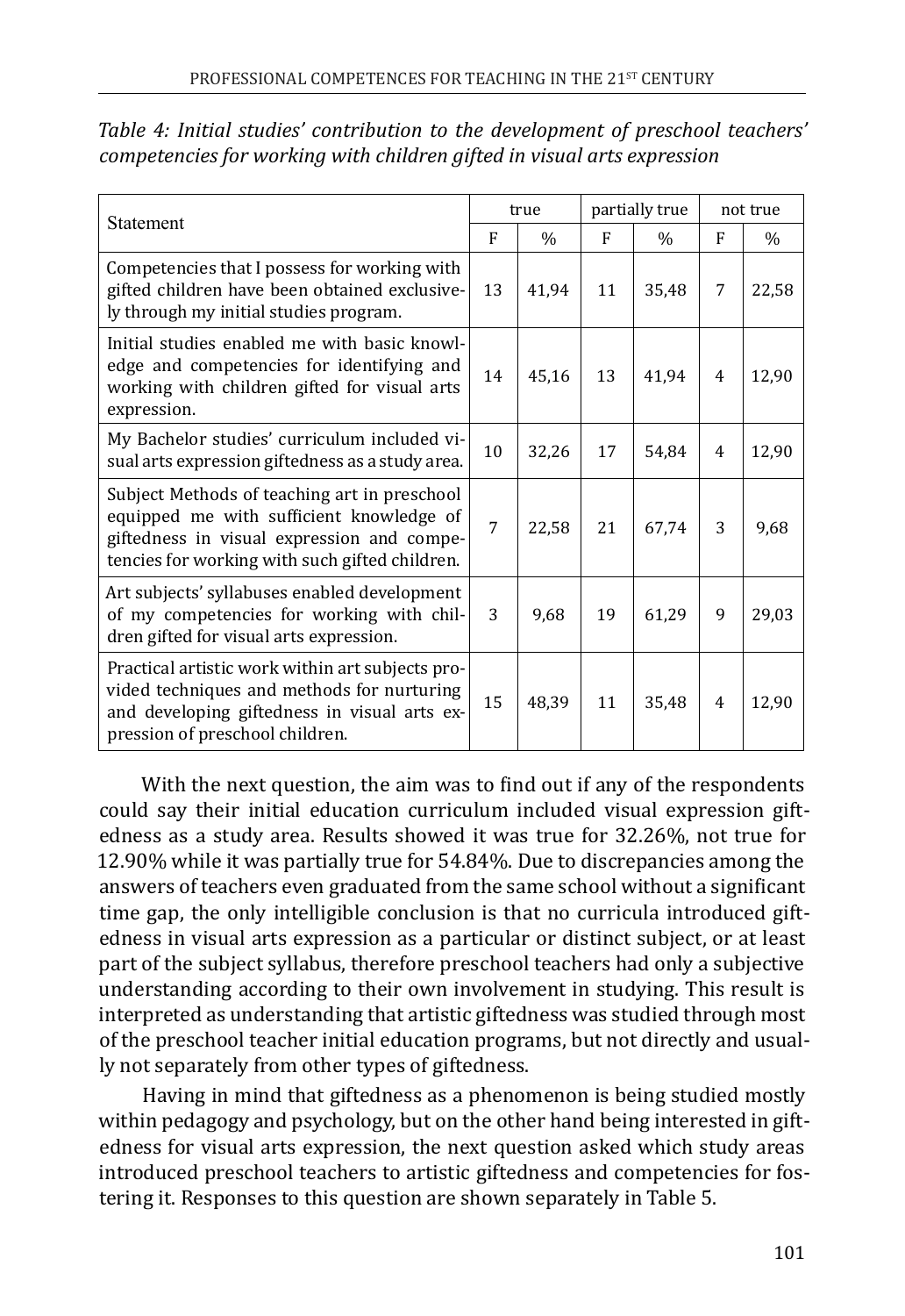|                                                                                                           |    | art teaching methods | pedagogy |       | Psychology    | none |       |  |
|-----------------------------------------------------------------------------------------------------------|----|----------------------|----------|-------|---------------|------|-------|--|
| <b>Statement</b>                                                                                          | F  | %                    | F        | %     | $\frac{0}{0}$ | F    | $\%$  |  |
| I gained competencies for<br>working with children<br>gifted for visual expres-<br>sion through subjects: | 17 | 54,84                |          | 12,90 | 19,35         |      | 12,90 |  |

| Table 5: Distribution of respondents' answers |  |
|-----------------------------------------------|--|
|-----------------------------------------------|--|

Respondents were not limited to only one answer but could circle all subjects they felt contributed to their competencies for working with artistically gifted children. Having Methods of teaching visual arts, Pedagogy, Psychology or none of them as possible choices, 54.84% of answers were given to the Methods of teaching arts, 19.35% to the Psychology, 12.90% to Pedagogy and another 12.90% answers went to "none of them". This order of answers was anticipated, since Methods of teaching arts is lectured by art field professionals, while the other two subjects mostly deal with giftedness in general. Therefore, the following question referred to the level of knowledge regarding visual arts giftedness, acquired within lectures of Methods of teaching arts (Table 4, question number 4). Only 9.68% of teachers would disagree that the level of acquired knowledge was sufficient, 67.74% would say it was partially sufficient for what they face in their working practice, while 22.58% of respondents believed the knowledge they acquired through this subject was sufficient enough.

Methods of teaching arts as a subject is assisted by a group of visual arts subjects, with diverse variations in subject concepts and syllabuses, depending on each school program. With a presumption that these kinds of subject can potentially provide useful practical skills and techniques for developing artistic giftedness in preschool children, teachers were asked if they benefited from such subjects in this context.

When it comes to acquiring competencies for working with artistically gifted children, only 9.68% answered affirmatively to such contribution of art subjects, 29.03% answered negatively and 61.29% answered it was only partially true. But when it comes to learning techniques and methods for developing artistic giftedness from practical art subjects, higher scores were noted: 48.39% agreed, 12.90% disagreed while 35.48% partially agreed. When it comes to existing discrepancies within these answers, one of possible explanations is that in elective courses students can choose so those who attended artistic courses benefited more in this area.

The last group of questions was created to inquire into preschool teachers' encounters with artistically gifted children: 96.77% said they met such children throughout their career, while 48.39% of teachers believe there are artistically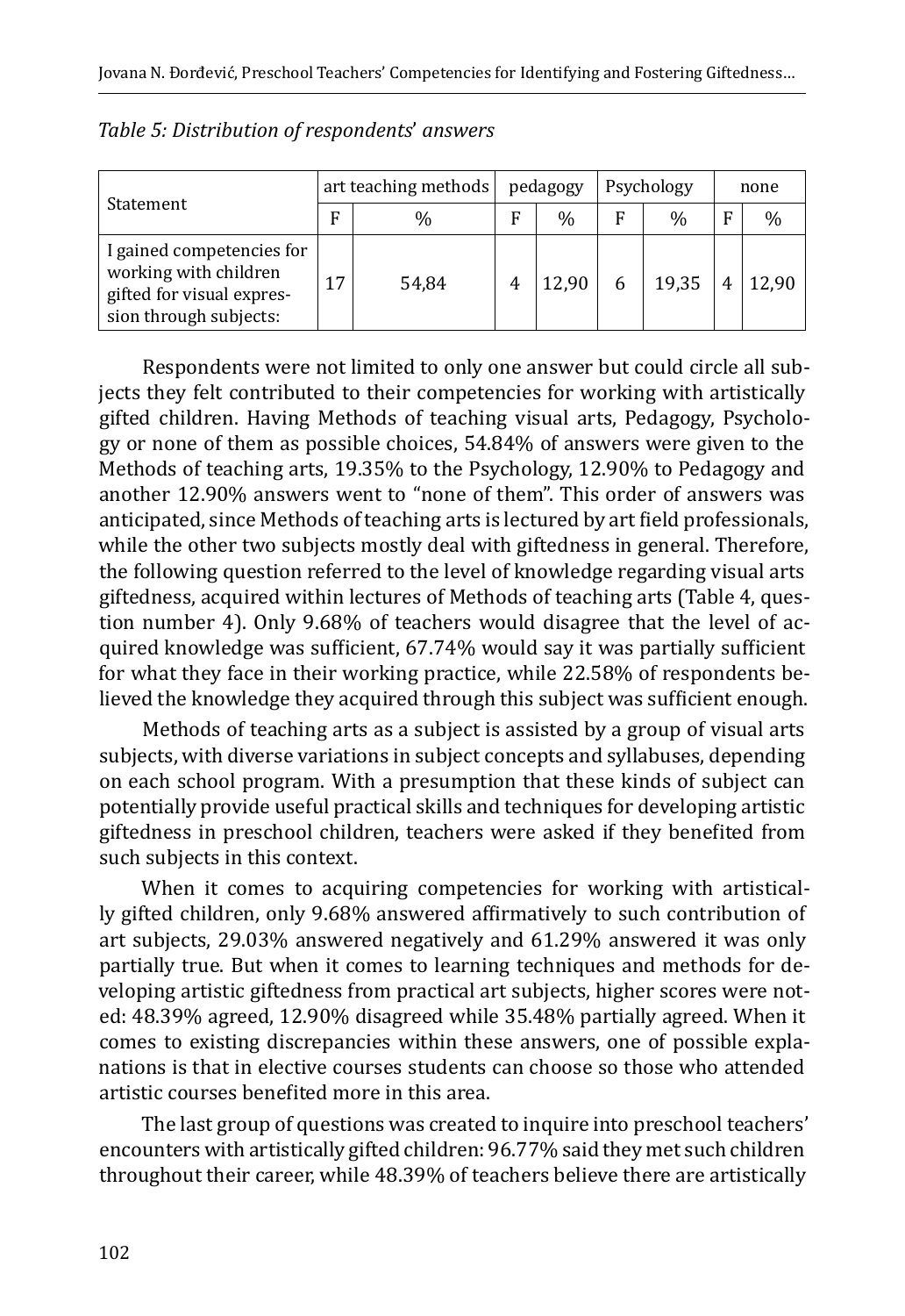gifted children in their current groups. And to the final questions, if they think that initial preschool teacher education programs should consider studying characteristics of each kind of giftedness in children separately, 87.10% answered affirmatively, but to the question if acquiring competences for working with artistically gifted children must be done through initial studies, opinions were divided: 61.29% agreed while 38.71% disagreed.

| Table 6: Distribution of respondents' answers |  |
|-----------------------------------------------|--|
|-----------------------------------------------|--|

| <b>Ouestion</b>                                                                                                                                           |    | <b>Yes</b> | N <sub>0</sub> |       |  |
|-----------------------------------------------------------------------------------------------------------------------------------------------------------|----|------------|----------------|-------|--|
|                                                                                                                                                           |    | $\%$       | F              | $\%$  |  |
| Have you met children gifted in visual art expres-<br>sion in your career?                                                                                | 30 | 96.77      | 1              | 3,23  |  |
| Do you have children gifted for visual art expres-<br>sion in your current group?                                                                         | 15 | 48.39      | 16             | 51,61 |  |
| Do you think that initial studies' program for pre-<br>school teachers should treat characteristics of each<br>kind of giftedness in children separately? | 27 | 87,10      | 4              | 12,90 |  |
| Competencies for working with children gifted for<br>visual arts expression must be obtained through<br>initial studies of preschool teachers             | 19 | 61.29      | 12             | 38,71 |  |

What comes as a conclusion from this questionnaire is that in this one Kindergarten, there are teachers who are confident in their competencies for recognizing children with giftedness for visual arts expression. Most of these teachers also feel competent to implement methods in order to foster this giftedness. The fact remains that there are also preschool teachers who feel uncertain in this context and would use additional knowledge, practice and skills to work with artistically gifted children. Most of the teachers who participated in this research agreed that initial preschool teacher education should enable the acquisition of competencies for identifying and fostering visual arts giftedness for teachers' effective and efficient work. As presented through this part of the research results, a significant number of preschool teachers could not thank their initial studies for acquiring necessary competencies for working with preschool children with artistic giftedness.

## *Questionnaire for final year students of initial program for Preschool teacher education*

The second part of this research was aimed at final year students of Preschool teacher education. Fifty-seven students, finalizing their preschool teachers' studies at the Faculty of Education in Jagodina were questioned in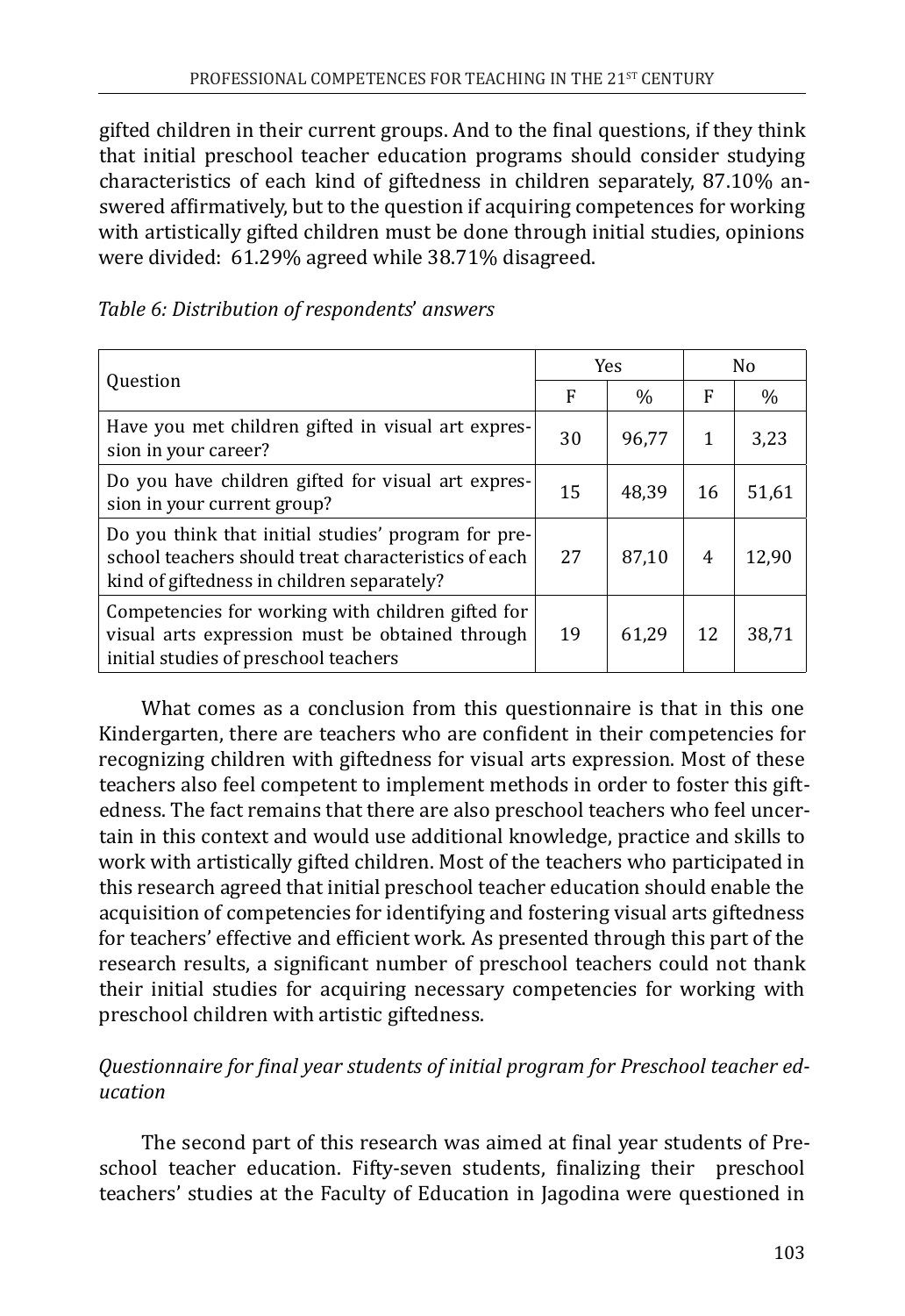order to collect data on the level and quality of competences for working with artistically gifted children they would rely on in their upcoming careers. Unlike the questions for preschool teachers which were designed to get respondents' own opinions on the competencies they had, the questionnaire for students had more of a test-like structure. The goal was to check what students know about giftedness for visual art expression and how confident they are in that knowledge. Knowing the curriculum of the program they are graduating from, this data would be used as an indicator of the curriculum's contribution to the competencies discussed.

Questions were separated in three groups. The first group tended to examine students' knowledge on giftedness in general; the second group questioned their knowledge on the artistic giftedness and ways of identifying artistically gifted children; the third group of questions aimed to understand if these students would appropriately approach work with artistically gifted children once they entered a preschool group as self-reliant teachers. In general, through testing students' knowledge, the goal was to assess the contribution of Preschool teacher program curriculum to the development of competencies for working with children gifted for visual arts expression.

To all 29 questions, students' could answer by circling one of possible answers: *Yes, No*, *I am not certain* and to some questions additional choice was *Partially,* since the answer was potentially more complex than simple *yes* or *no.*

|                                        | Yes |      | No |      |    | Partially     | I am not certain |      |  |
|----------------------------------------|-----|------|----|------|----|---------------|------------------|------|--|
| Statement                              | F   | $\%$ | F  | $\%$ | F  | $\frac{0}{0}$ | F                | $\%$ |  |
| Giftedness is reordered<br>genetically |     | 19,3 | 15 | 26,3 | 29 | 50,9          |                  | 3,5  |  |
| Giftedness and talent<br>are synonyms. | 17  | 29.8 | 16 | 28.1 | 14 | 24.6          | 10               | 17,5 |  |

*Table 7: Nature of giftedness*

For the first group of questions, results were encouraging, meaning that over 50% of students, by choosing the right answer, demonstrated understanding of the nature of giftedness and confidence in their knowledge. Answer "I am not certain" was chosen in less than 15% on average. The exception was seen for the question "Giftedness is inborn and cannot be developed with external factors", as presented in Table 8. Here 25% of students were uncertain if the statement was correct. However, 86% of students demonstrated knowledge on the nature of giftedness, by giving correct answers to questions if above-average intelligence is a prerequisite for the manifestation of all kinds of giftedness and if "economic, geographic, cultural, family, health and other conditions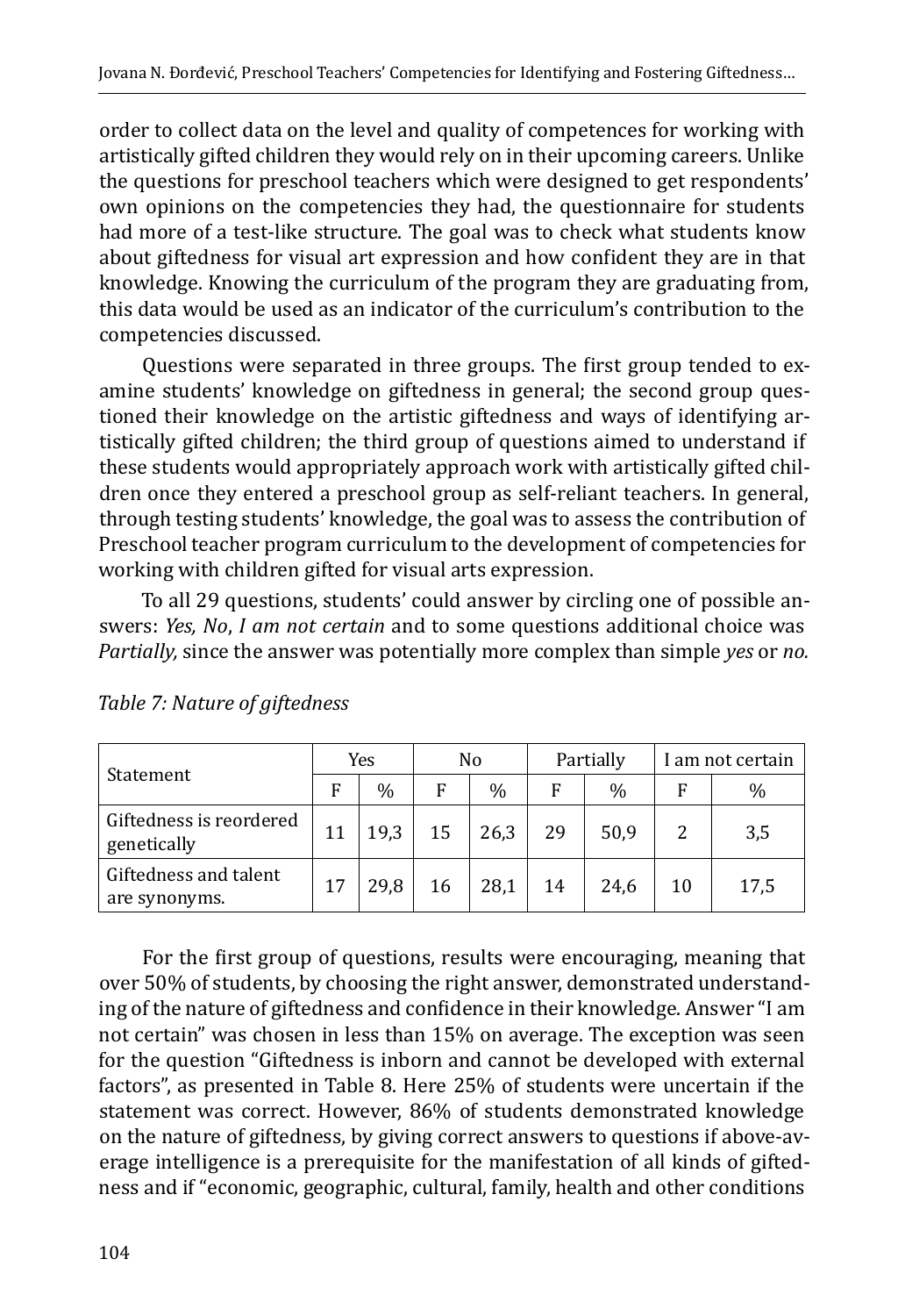can affect (positively or negatively) manifestation of giftedness", as presented in Table 8. On the other hand, 61.4% respondents believed that a gifted child will manifest his/her giftedness regardless of the environment they grow up in, which is actually only partially correct, depending on many individual factors. Even though understanding giftedness demands a broader scope of knowledge in psychology, it is important for future preschool teachers to know that, if put in unfavourable or discouraging environment, a child may not express their giftedness.

| Statement                                                                                                                                |    | <b>YES</b>    |    | N <sub>0</sub> | I am not certain |      |  |
|------------------------------------------------------------------------------------------------------------------------------------------|----|---------------|----|----------------|------------------|------|--|
|                                                                                                                                          |    | $\frac{0}{0}$ | F  | $\%$           | F                | $\%$ |  |
| Any kind of giftedness will be manifested<br>only in children with high IQ.                                                              | 4  | 7             | 49 | 86             | 4                | 7    |  |
| Giftedness is inborn and cannot be devel-<br>oped with external factors.                                                                 | 11 | 19.3          | 32 | 56,1           | 14               | 24,6 |  |
| All gifted children will eventually manifest<br>their giftedness regardless of the environ-<br>ment they grow up in.                     | 35 | 61.4          | 15 | 26.3           | 7                | 12,3 |  |
| Economic, geographic, cultural, family, health<br>and other conditions can affect (positive or<br>negative) manifestation of giftedness. | 49 | 86            | 3  | 5,3            | 5                | 8,8  |  |

## *Table 8: Manifestation of giftedness*

When it comes to giftedness for visual arts expression in preschool children, students were less confident in giving their answers. For 12 questions in this group, an average of 18.5% of answers went to *I am not certain* (check Table 9). The highest uncertainty of over 30% was manifested within questions "if there are available tests for examining artistic giftedness in preschool children" and if "a preschool teacher needs education within art field in order to recognize artistically gifted child". A similar case occurred with the question "if it is possible to determine artistic giftedness in preschool age given the presence of general drawing phases". On the other hand, correct answers were more dominant, therefore indicating solid knowledge of students regarding specificities of recognizing artistic giftedness.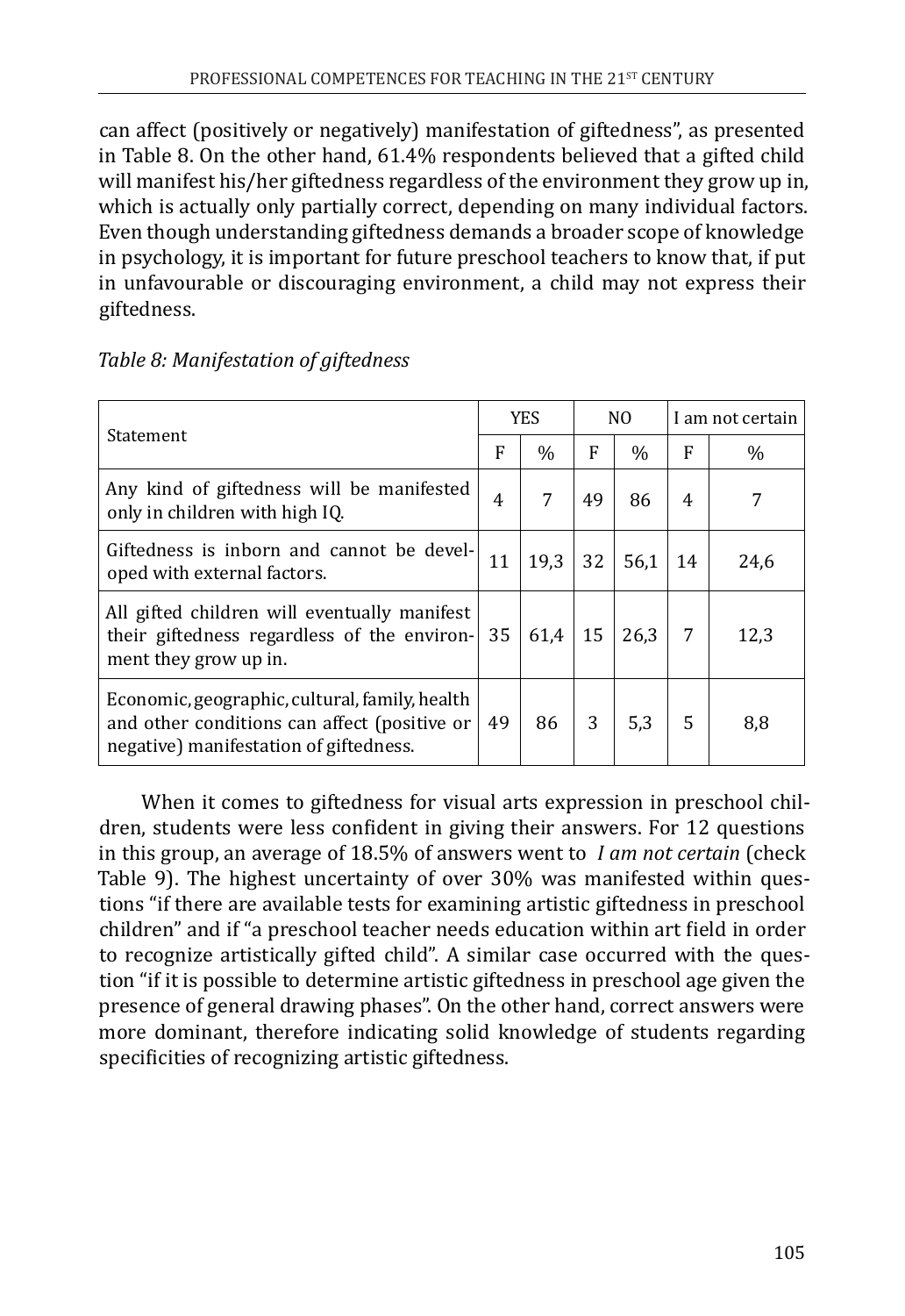| Statement                                                                                                                              |                | <b>YES</b>    |    | NO.           | I am not certain |      |  |
|----------------------------------------------------------------------------------------------------------------------------------------|----------------|---------------|----|---------------|------------------|------|--|
|                                                                                                                                        |                | $\frac{0}{0}$ | F  | $\frac{0}{0}$ | F                | %    |  |
| There are tests which can be used to examine<br>visual arts giftedness in preschool children.                                          | 36             | 63,2          | 2  | 3,5           | 19               | 33,3 |  |
| It is impossible to determine art giftedness<br>in preschool children given the general<br>drawing phases which characterize that age. | 7              | 12,3          | 33 | 57,9          | 17               | 29,8 |  |
| In order to recognize artistically gifted child,<br>a preschool teacher needs education within<br>art field.                           | 26             | 45,6          | 12 | 21,1          | 19               | 33,3 |  |
| Only artists and art pedagogues can recog-<br>nize artistic giftedness in preschool children.                                          | $\overline{4}$ | 7             | 46 | 80.7          | 7                | 12,3 |  |

To the question "Is it more important to consider the final result rather than the art process when evaluating artistic giftedness", (Table 10) an encouraging 43.9% answered with No, while 17.5% would partially confirm this statement. Still, 24.6% responded affirmatively to this statement, which is less than expected. However, there is a considerable number of future preschool teachers who will overlook a child's enthusiasm in exploring art techniques and materials, evaluating exclusively the final result of their work, which is not good. On the other hand, when transforming this question into the opposite formulation as "Enthusiasm and intrinsic motivation of a child for working in art assignments can be an indicator of artistic giftedness" only 12.3% chose negative answer, while 78.9% (answers *Yes* and *Partially*) understood that enthusiasm can be a valuable indicator of a child's possible giftedness (check Table 10). In addition to the previous statement, "Capability to observe visual details in the environment can be a sign of artistically gifted child" is a statement 86% of students would completely or partially confirm.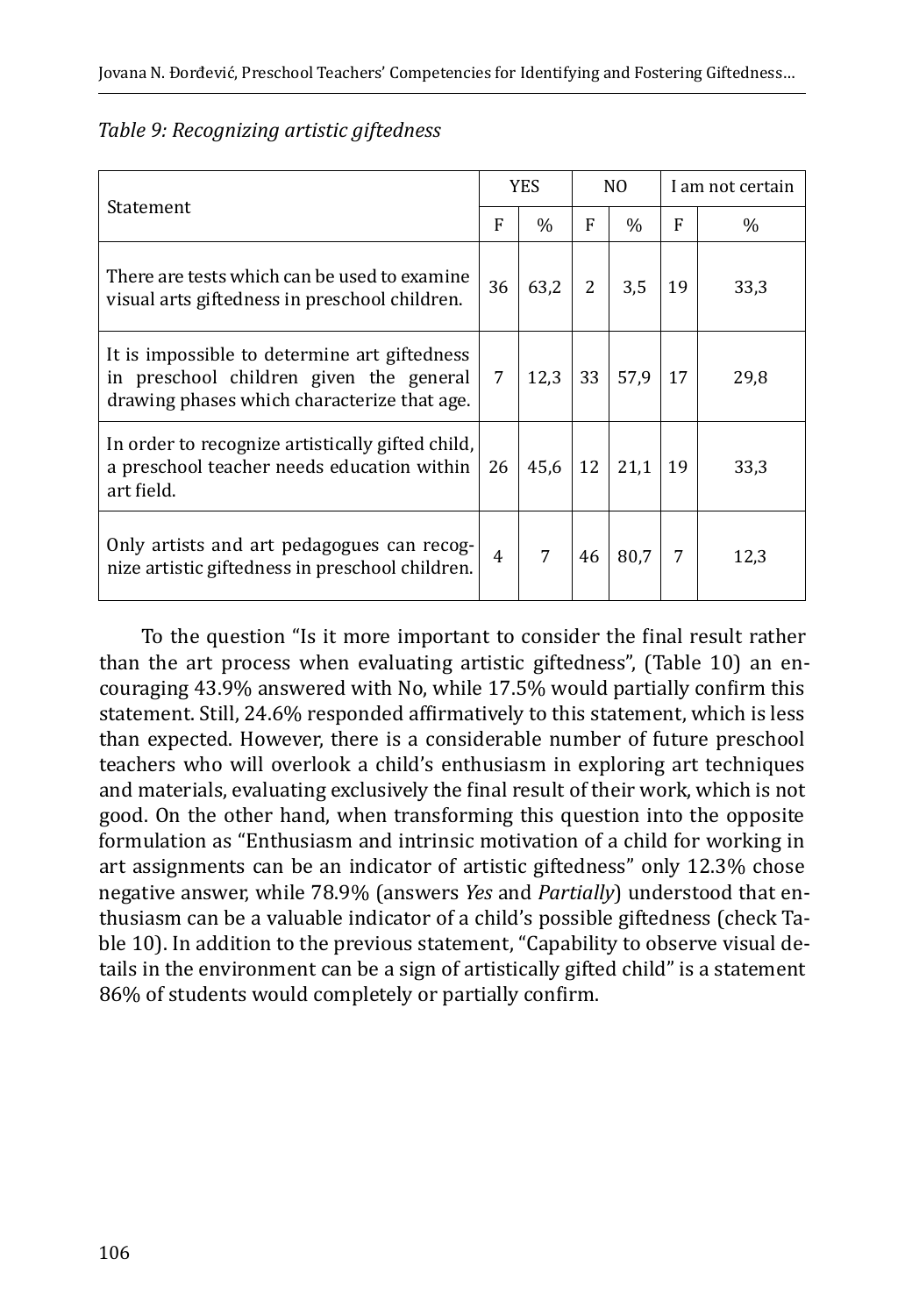| Statement                                                                                                                                            | <b>YES</b>     |               | N <sub>0</sub> |               | Partially   |               | I am not<br>certain |               |
|------------------------------------------------------------------------------------------------------------------------------------------------------|----------------|---------------|----------------|---------------|-------------|---------------|---------------------|---------------|
|                                                                                                                                                      | F              | $\frac{0}{0}$ | $\mathbf{F}$   | $\frac{0}{0}$ | $\mathbf F$ | $\frac{0}{0}$ | F                   | $\frac{0}{0}$ |
| Artistically gifted children can be iden-<br>tified most reliably within art contests.                                                               | $\overline{3}$ | 5,3           | 29             | 50,9          | 19          | 33,3          | 6                   | 10,5          |
| It is more important to consider artis-<br>tic results rather than art process when<br>evaluating art giftedness.                                    | 14             | 24,6          | 25             | 43,9          | 10          | 17,5          | 8                   | 14            |
| Art giftedness in preschool children is<br>assessed only through comparison of<br>their artistic work with average results<br>for their age.         | 11             | 19,3          | 16             | 28,1          | 17          | 29,8          | 13                  | 22,8          |
| In the process of identification of artis-<br>tically gifted children, cooperation of<br>preschool teachers and art experts is of<br>big importance. | 27             | 47,4          | 4              | 7             | 18          | 31,6          | 8                   | 14            |
| Artistically gifted children are usually<br>unsuccessful in dealing with mathe-<br>matic assignments.                                                | 2              | 3,5           | 39             | 68,4          | 4           | 7             | 12                  | 21,1          |
| All artistically gifted children manifest<br>equally highly artistic results in all art<br>techniques.                                               | 7              | 12,3          | 28             | 49,1          | 13          | 22,8          | 9                   | 15,8          |
| Enthusiasm and intrinsic motivation of<br>a child for working in art assignments<br>can be indicator of artistic giftedness.                         | 28             | 49,1          | 7              | 12,3          | 17          | 29,8          | 5                   | 8,8           |
| Capability to observe visual details in<br>the environment can be a sign of artis-<br>tically gifted child                                           | 35             | 61,4          | 4              | 7             | 14          | 24,6          | 4                   | 7             |

#### *Table 10: Identification of children with giftedness in visual arts expression*

This set of questions led to the conclusion that approximately half of the students (more precisely 47.58% of the respondents) will graduate competent enough to recognize or identify a child potentially gifts in visual arts expression. On the other hand, the other half will have incomplete knowledge of what it means to be an artistically gifted child, risking depriving those who are gifted of appropriate development. It is of great importance that all preschool teachers are aware that, in accordance to preschool children's developmental level, focusing on the whole process of art production provides richer assessment and education than the end product and that focus in assessing these youngsters is often socially and process oriented (Kerr, 2009: 53).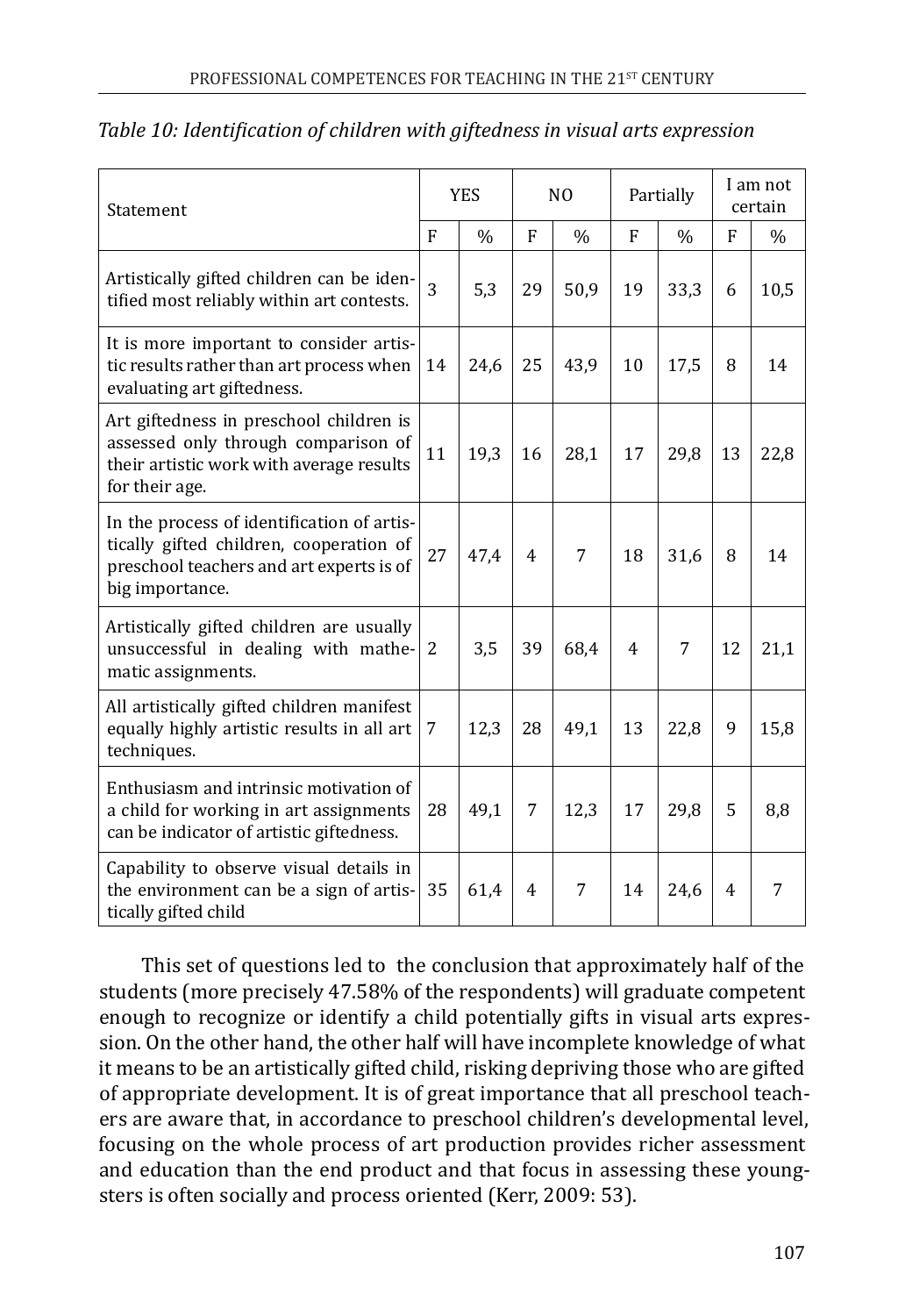Considering the final group of questions, it might be said that the general "test" score was positive. While there were still different relations in numbers of given "correct" answers, the majority of students would approach an artistically gifted child in an acceptably efficient and productive way, according to their answers to this questionnaire.

*Table 11: Nurturing giftedness for visual arts expression in preschool children*

| Statement                                                                                                                                                                     | <b>YES</b> |               | N <sub>O</sub> |               | Partially |               | I am not<br>certain |               |
|-------------------------------------------------------------------------------------------------------------------------------------------------------------------------------|------------|---------------|----------------|---------------|-----------|---------------|---------------------|---------------|
|                                                                                                                                                                               | F          | $\frac{0}{0}$ | F              | $\frac{0}{0}$ | F         | $\frac{0}{0}$ | F                   | $\frac{0}{0}$ |
| Artistic competencies of preschool teach-<br>ers are prerequisite for working with artis-<br>tically gifted children.                                                         | 20         | 35,1          | 8              | 14            | 22        | 38,6          | 7                   | 12,3          |
| A specially organized educative-stimulat-<br>ing environment is prerequisite for devel-<br>oping artistic giftedness.                                                         | 15         | 26,3          | 23             | 40,4          | 9         | 15,8          | 10                  | 17,5          |
| It is necessary to enable as much individ-<br>ual work as possible to artistically gifted<br>child when assessing art assignment, sep-<br>arately from other children.        | 12         | 21,1          | 22             | 38,6          | 16        | 28,1          | 7                   | 12,3          |
| It is important to enable diversity of art<br>materials for artistic experimenting to an<br>artistically gifted child.                                                        | 38         | 66,7          | 4              | 7             | 14        | 24,6          | 1                   | 1,8           |
| An artistically gifted child is always intrin-<br>sically motivated, so doesn't need to be<br>motivated additionally.                                                         | 3          | 5,3           | 30             | 52,6          | 15        | 26,3          | 9                   | 15,8          |
| An artistically gifted child should exclu-<br>sively have freedom of uninterrupted and<br>undirected research of materials and tech-<br>niques for their artistic expression. | 23         | 40.4          | 12             | 21,1          | 20        | 35,1          | $\overline{2}$      | 3,5           |
| It is of most importance to let artistically<br>gifted children choose their own subjects<br>and materials for artistic expression.                                           | 18         | 31,6          | 7              | 12,3          | 24        | 42,1          | 8                   | 14            |
| It is important to face an artistically gifted<br>child with more complex art assignments<br>compared to their peers.                                                         | 24         | 42,1          | 9              | 15,8          | 15        | 26,3          | 9                   | 15,8          |
| It is not necessary to give any feedback to<br>artistically gifted child during their work<br>process.                                                                        | 4          | 7             | 36             | 63,2          | 8         | 14            | 9                   | 15,8          |
| It is important to provide more complex<br>art techniques to artistically gifted child,<br>compared to those proposed by a standard<br>curriculum.                            | 26         | 45,6          | 6              | 10,5          | 11        | 19.3          | 14                  | 24,6          |
| It is not necessary to explain characteris-<br>tics of newly introduced art techniques to<br>artistically gifted child.                                                       | 3          | 5,3           | 50             | 87,7          | 3         | 5,3           | 1                   | 1,8           |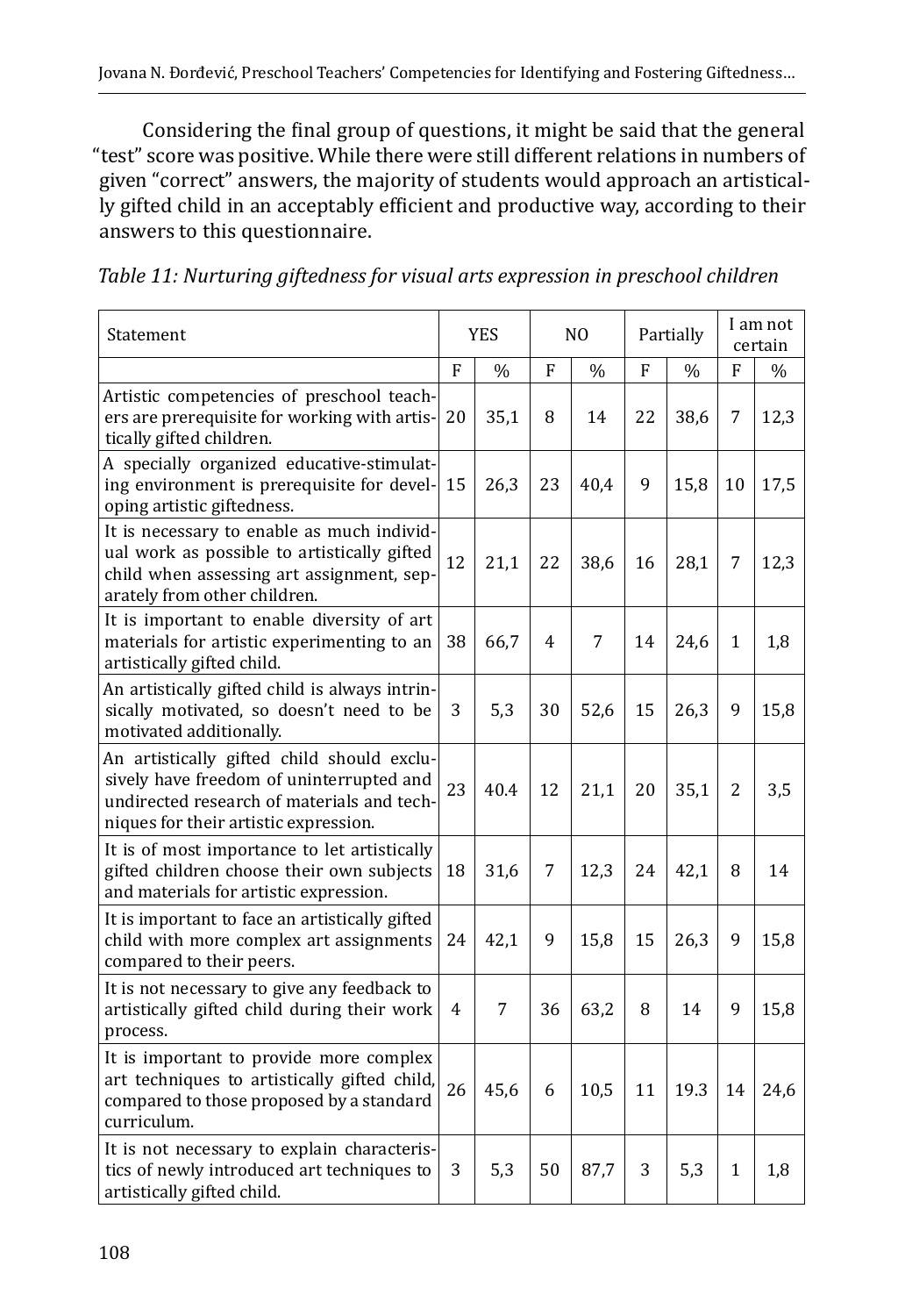Even though one section of students did not think artistic competencies of teachers are necessary for working with artistically gifted children, 73.7% would oppose them (sum of answers *Yes* and *Partially* was considered as correct answers through the Table 11). With 4 students disagreeing, 91.3% of respondents confirmed the statement that "an artistically gifted child should be supplied with as much diverse art materials for art research as possible". To the statement that "an artistically gifted child is always intrinsically motivated, so does not need to be motivated additionally", 52.6% gave negative answer and 26.3% answered it is only partially correct statement, while 15.8% were not certain about giving the answer.

Moreover, 68.4% of students would support the statement that "it is important to face an artistically gifted child with more complex art assignments compared to their peers" and 75.1% of them would consider letting gifted child choose their own art mediums and themes in order to express themselves. When it comes to instructing a child's work, 93% of students knew that although gifted, a child still needs guidance through their work and practical instructions in meeting with new art techniques.

The high number of correct answers indicates that these graduating students have developed decent competencies for nurturing artistic giftedness and this is a general conclusion to this part of the research. However, these competencies should be further advanced. Looking at the other side of the results, towards students who "failed this test", there is another conclusion: Even though there could be students who paid less importance to this issue or failed to fulfil all of their student's assignments which would lead to a deeper understanding of it, these results may suggest the need to rethink the existing curriculum and direct it toward more comprehensive studying of giftedness in visual art expression.

## *Preschool teacher education curriculum at the Faculty of Education in Jagodina and giftedness for visual art expression*

In order to comprehensively confirm the previously presented results, it is necessary to introduce students' learning background, more precisely to look at the curriculum of their study program. The initial [undergraduate] program for preschool teachers at the Faculty of Education in Jagodina ([https://pefja.](https://pefja.kg.ac.rs/osnovne-akademske-studije-vaspitac-u-predskolskim-ustanovama/) [kg.ac.rs/osnovne-akademske-studije-vaspitac-u-predskolskim-ustanovama/\)](https://pefja.kg.ac.rs/osnovne-akademske-studije-vaspitac-u-predskolskim-ustanovama/) lasts for four years. During those four years, students study both obligatory and elective courses / subjects. For the purpose of this research, courses related to children giftedness, and more specifically to artistic giftedness, will be mentioned. These courses on one hand include pedagogy, didactics and psychology, teaching students to understand their role in children's lives as teachers and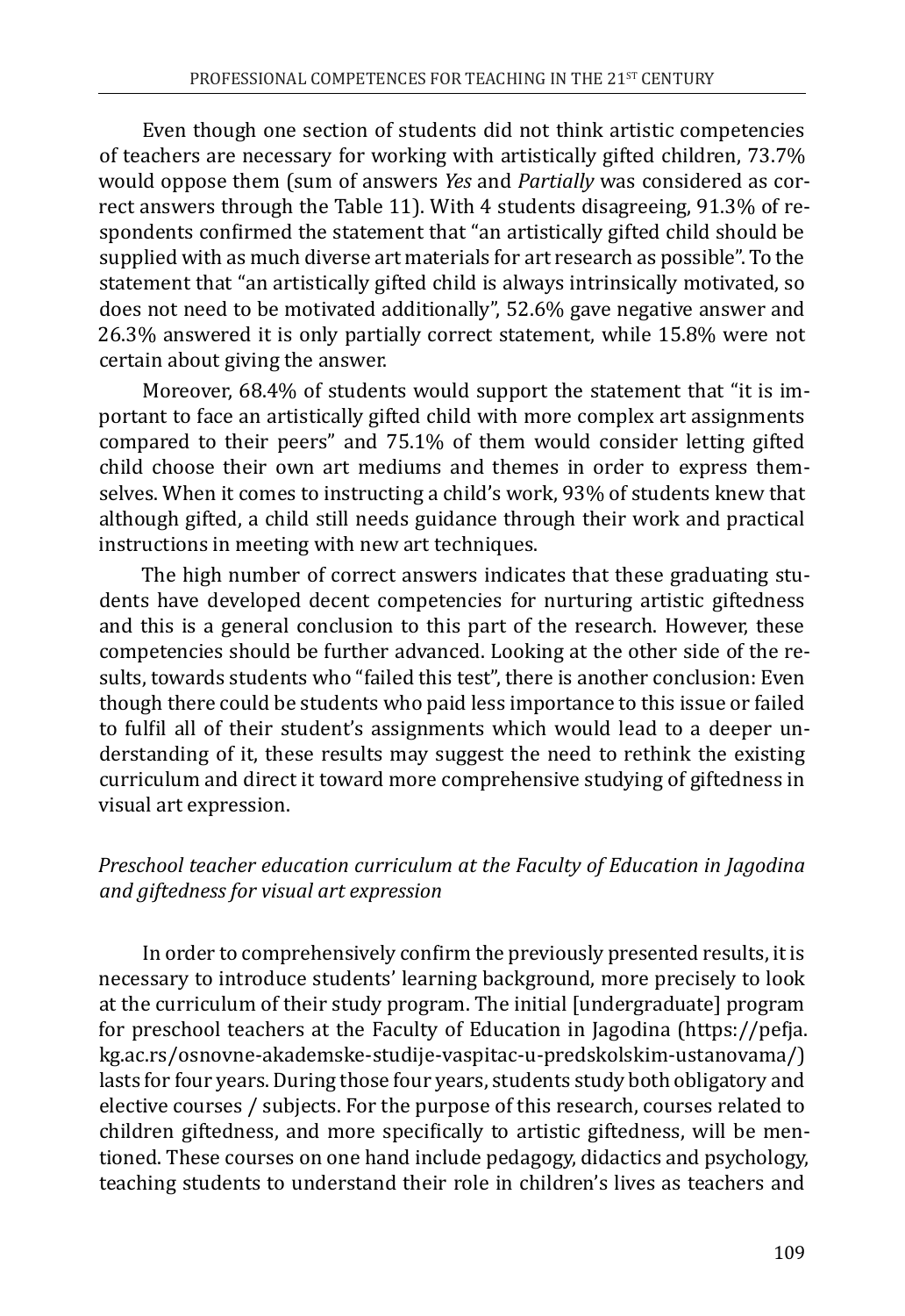train them to approach children with consideration to their developmental, emotional, intellectual and individual characteristics. Being either mandatory or elective course from these subjects, they target giftedness in general. For example, there is an elective course called Work with gifted children. The goal of this course is to develop professional competencies of students for quality organization of educational activities with children in order to recognize and encourage giftedness. This subject covers everything relevant to the concept of giftedness from pedagogical aspects, enabling students to efficiently apply theoretical knowledge in practice. The shortcoming is in the subject's elective status, which means not all students will take it. Observing this from the aspect of this paper's subject, it cannot offer sufficient competencies for working with artistically gifted children. On the other side, there are courses closely related to children's visual art expression. From mandatory courses in Methods of teaching art and Basics of Visual Arts, through elective courses in different art techniques and artistic work, students have a chance to gain competencies for recognizing and developing artistic giftedness.

The mandatory course Methods of teaching arts for preschool teacher education trains students to prepare and implement art activities while being aware of the characteristics of a preschool child's visual art expression. Even though this is not directly aiming at artistic giftedness, this subject targets it indirectly through lectures on: Characteristics and phases of child's drawing, Visual types of children, Child's drawing assessment, and others. After passing the exam from this course, it is expected that a student is competent enough to understand and assess the quality and level of children's artistic abilities and to develop and apply appropriate teaching methods and styles with regard to children's specific needs. The basics of Visual Arts is a course that provides basic artistic competencies to students in order for them to be able to understand the art process and to be familiar with diverse art techniques and styles. According to the above elucidated, when graduating from the initial [undergraduate] program for Preschool teacher education at the Faculty of Education in Jagodina, it is expected that students will have basic professional competencies to work with artistically gifted children.

Referring to the previous conclusion, this one can elaborate that "more comprehensive studying" implies incorporating artistic giftedness as a separate area of stud into the existing syllabus of Methods of teaching arts in order to introduce students with specific instruments that could be useful in the process of identification, to include several practical assignments of art giftedness identification and to allow students practice development of specific art programs for artistically gifted children.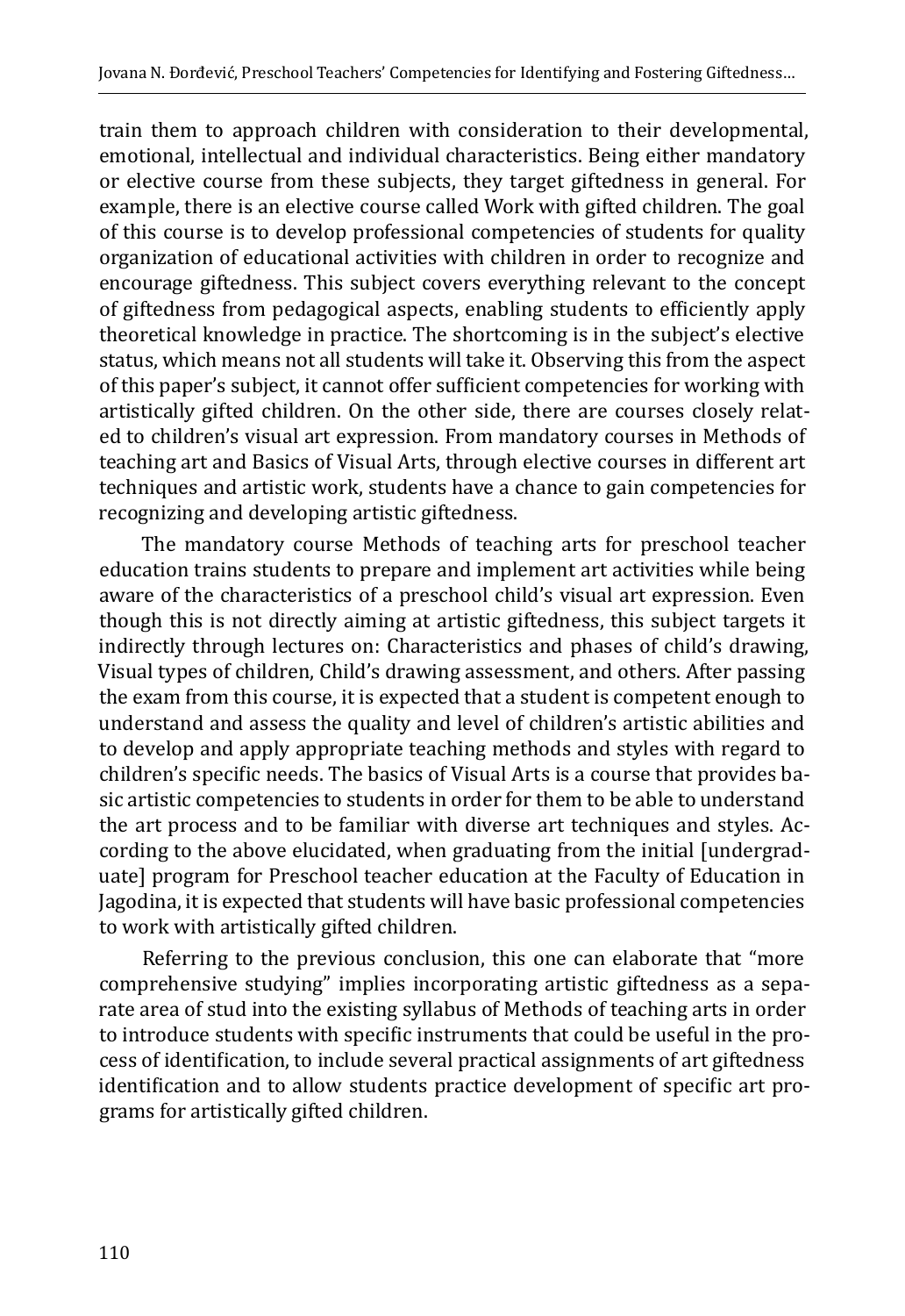## **Conclusion**

Summing up all previously particularized conclusions, the overall result of this research suggests several facts.

The first one: When it comes to giftedness in visual art expression on the level of a preschool child, experienced preschool teachers evaluate their competencies for working with gifted ones as sufficient or good. Most teachers-respondents consider themselves competent to identify artistically gifted children and to implement appropriate methods in developing artistic giftedness. Students-respondents also demonstrated a quality level of knowledge on how to treat artistically gifted children in order to help foster this giftedness.

The second fact is that, regardless of possessing these competencies, most of teachers- respondents do not have enough knowledge and experience on utilizing specific instruments (such as tests) for identifying artistic giftedness. Results from the questionnaire filled out by students also suggest lack of knowledge about available methods and instruments for identifying artistic giftedness. The conclusion is that concrete methods and instruments for identifying artistic giftedness do not form part of the curricula of preschool teacher initial [undergraduate] education.

On the other side, having a significant number of respondents feeling insecure in their competencies regarding certain aspects of artistic giftedness and work in this area (both in the group of teachers and among students) and being of the opinion that the curriculum of [undergraduate] preschool teachers education should deal with artistic giftedness more comprehensively, the final conclusion of this research is twofold:

On one hand, preschool teachers, graduated from different schools' programs for preschool teacher education, included in this research, as well as graduating students from the preschool teacher program, indicated a proper level of knowledge regarding art giftedness and functional level of competencies for working with artistically gifted children. This lead towards the commendation of initial [undergraduate] programs for preschool teachers in Serbia when dealing with this study area, with a recommendation to advance their curricula in order to enable more in-depth learning and development of higher-quality competencies.

The second part of the conclusion directs towards the necessity of a broader study of this issue, aiming to examine existing initial [undergraduate] preschool teacher education programs' curricula in order to identify the ones which could serve as good practice examples, as the recommendation of this paper goes to the relevant higher education institutions to redefine and improve their programs so that preschool teachers acquire high-quality competencies for working efficiently with children gifted in visual arts expression.